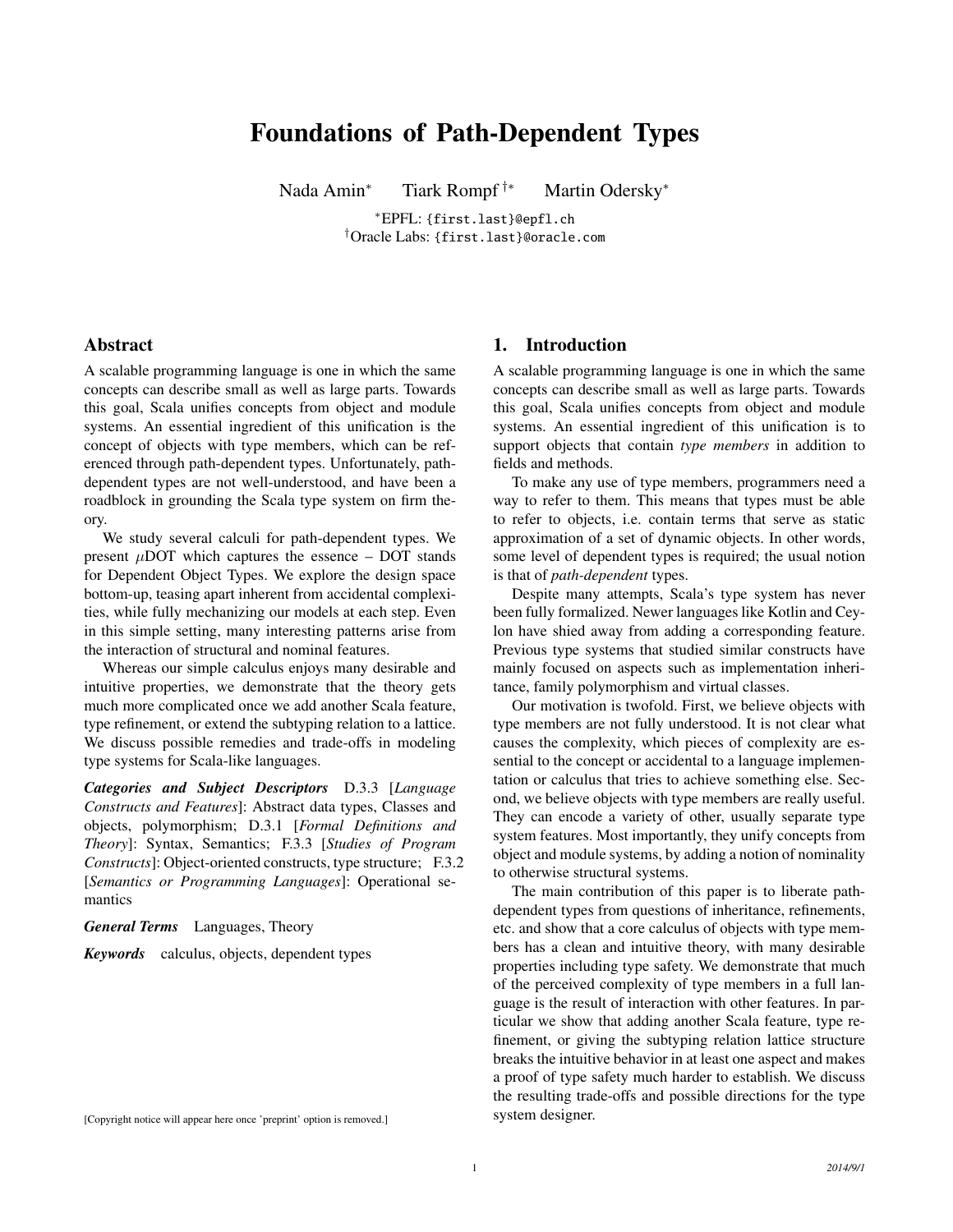### 1.1 Motivating Example in Scala

The key use case for path-dependent types is to model nominality through abstract type members, as we show through an example in Scala inspired by [15].

*Nominality through Abstract Type Members* An animal eats food of a certain type that depends on the animal. We model an animal with a trait Animal that has an abstract type member type Food. The variable a denotes the self (i.e. this) object, in the scope defining the trait Animal. So we can refer to the abstract type member type Food as a type through a type selection: a.Food – a.Food is a *path-dependent type*, in general, a chain, starting with an immutable variable, of immutable field selections, ending with a type selection. Notice that the type selection a.Food can appear both covariantly, as in the method def gets, where it is the return type, and contravariantly, as in the method def eats, where it is a parameter type.

```
trait Animal { a =>
 type Food
 def eats(food: a.Food): Unit = {}
 def gets: a.Food
}
```
A cow is an animal that eats grass. A lion is an animal that eats meat. We can model these two animals by refining the trait Animal.

```
trait Grass
trait Meat
trait Cow extends Animal with Meat {
 type Food = Grass
 def gets = new Grass {}
}
trait Lion extends Animal {
 type Food = Meat
 def gets = new Meat {}}
```
Now, let's have leo the Lion eat milka the Cow. This is possible, because Cow is a subtype of Meat:

```
val leo = new Lion {}
val milka = new Cow {}
leo.eats(milka)
```
The lion leo can also eat whatever it gets:

```
leo.eats(leo.gets)
```
On the other hand, if we have lambda the (unknown) Animal, then we cannot feed it milka the Cow. After all, lambda the Animal might well be a Cow – or even, milka itself:

```
val lambda: Animal = milka
lambda.eats(milka) // type mismatch
                  // found : Cow
                  // required: lambda.Food
```
Still, lambda can eat whatever it gets:

```
lambda.eats(lambda.gets)
```
The path-dependent type arising from the type member Food drives this example. In the trait Animal, the type Food is a fully abstract type member. Conceptually, its lower bound is bottom (the uninhabited type) and its upper bound is top (the type of all values). In the traits Cow and Lion, we refine the type member Food – this is allowed, as long as the bounds in the subtype are not wider than the bounds in the supertype. On the one hand, the Scala type system admits that leo the Lion eats milka the Cow, because leo.Food, appearing in a contravariant position, is lower-bounded by the type Meat and the type Cow is a subtype of the type Meat. On the other hand, the Scala type system refuses that lambda the unknown Animal eats milka the Cow – because lambda.Food, being fully abstract, is lower-bounded by bottom – and of course, the type Cow is not a subtype of bottom. Still, lambda the (unknown) Animal can eat whatever it gets, because that has type lambda.Food – through subtyping reflexivity, we get nominality as an emergent property of type members and path-dependent types.

*Composition and Refinement through Subtyping Lattice* Note that even though we have used traits and inheritance in this example, these mechanisms are not essential here for the subtyping relations. In Section 2, we show a variant that uses only path-dependent types and achieves type abstraction through ascription (up-cast) instead of inheritance.

To keep the core calculus simple, we deliberately choose not to model inheritance and mixin composition. Still, we want the core calculus to be rich enough so that we could express inheritance and mixing composition by translating them to the core. For this requirement, we find it important to also explore a calculus with a complete subtyping lattice, such that meets and joins are defined for all types. With such a core calculus, programming patterns involving greatest lower bounds and least upper bounds would be naturally handled. For example, two animals might want to share a bite:

**def** share(a1: Animal)(a2: Animal)(bite: a1.Food **with** a2.Food) { a1.eats(bite) a2.eats(bite)

}

Two lions, leo and simba, can indeed share a bite:

 $val \simeq new \text{ Lion } \{\}$ share(leo)(simba)(leo.gets) // ok

However, lambda the (unknown) Animal cannot share a bite with leo the Lion:

```
share(leo)(lambda)(leo.gets) // error: type mismatch
                            // found : Meat
                            // required: leo.Food with lambda.Food
```
Even without a full subtyping lattice, we will see that just adding unrestricted refinements breaks some intuitive properties that we expect of subtyping, such as transitivity and environment narrowing. The Scala compiler has ad-hoc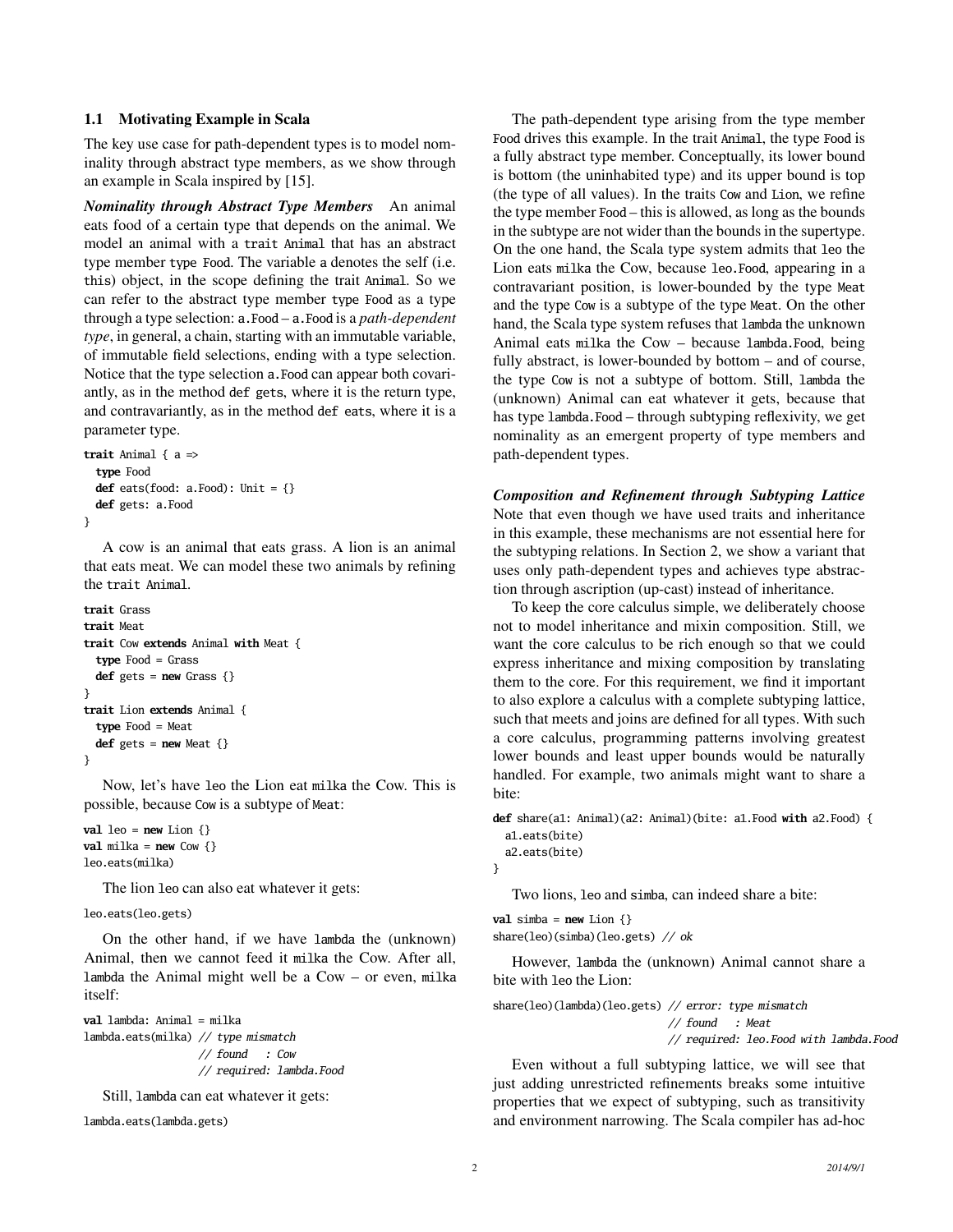restrictions to prevent these issues on an implementation level, but nobody has a proof that these tweaks are sufficient.

### 1.2 Contributions

In this paper, we explore the foundations of path-dependent types. We make the following contributions:

- We distill the essence of path-dependent types with a simple system of types –  $\mu$ DOT $_T$  – comprised of just records with type members and type selections on variables (Section 3). We show that this simple system captures the essential programming patterns (Section 3.1) and satisfies the intuitive and mutually dependent properties of environment narrowing and subtyping transitivity (Section 3.2). Finally, we show that adding type refinement or extending subtyping to a lattice breaks at least one of these intuitive properties in their full generality (Section 3.3).
- We augment our simple system of types into a fullfledged but still simple calculus,  $\mu$ DOT, with a term syntax, term typing, big-step operational semantics, and value typing. In big-step evaluation, path-dependent types close over their defining environments, which we model through a "two-headed" subtyping judgement with an environment for each type (Section 4).
- We provide a mechanized proof of the type-safety of  $\mu$ DOT, highlighting the reusable insights and techniques. The proof is set up with extensibility in mind: being based on big-step semantics, it does not depend on a general environment narrowing property for arbitrary terms, but only on a weaker statement for paths starting with a self name, which is required to uphold subtyping transitivity (Section 5).
- We demonstrate a fundamental trade-off between nominality, refinements, and subtyping transitivity. We discuss how we can still build sound type systems that combine these features (but may incur other restrictions) by carefully orchestrating multiple subtyping notions. For example, we can use a nominal system for type assignment and "erase" to a transitive system for the proofs. Another option is to combine a "strong" subtyping notion (with environment narrowing) with the regular one, if we can limit regular transitivity to only rely on "strong" but not regular environment narrowing (Section 7).

We survey related work in Section 8 and offer a concluding discussion in Section 9.

# 2. The Essence of Scala

Before formally defining  $\mu$ DOT, we quickly recap how objects with type members can encode other language features. This will set the stage for the formal development in Sections 3 and 4, and clarify the subset of Scala modeled by the calculi.

| <b>type</b> Meat = $\{$                | $def$ newMeat = new {        |
|----------------------------------------|------------------------------|
| <b>type</b> IsMeat = $Any$             | <b>type</b> $IsMeat = Any$   |
| ł                                      | ł                            |
| <b>type</b> Grass = $\{$               | $def$ newGrass = new {       |
| type $IsGrass = Any$                   | <b>type</b> $IsGrass = Any$  |
| ł                                      | ł                            |
| <b>type</b> Animal = { $a \Rightarrow$ | $def newCow = new { }$       |
| type Food                              | <b>type</b> $IsMeat = Any$   |
| def eats(food: a Food): Unit           | <b>type</b> Food = Grass     |
| def gets: a.Food                       | $def$ eats(food: Grass) = () |
| ł                                      | $def$ gets = newGrass        |
| <b>type</b> $Cow = \{$                 | ł                            |
| <b>type</b> IsMeat = $Any$             | $def$ newLion = new {        |
| <b>type</b> Food $\lt$ : Grass         | <b>type</b> Food = Meat      |
| <b>def</b> eats(food: Grass): Unit     | $def$ eats(food: Meat) = ()  |
| def gets: Grass                        | $def$ gets = newMeat         |
| ł                                      | ł                            |
| <b>type</b> Lion = $\{$                |                              |
| <b>type</b> Food = Meat                | $val$ milka = newCow         |
| <b>def</b> eats(food: Meat): Unit      | $val$ leo = newLion          |
| def gets: Meat                         | leo.eats(milka)              |
| ł                                      |                              |

Figure 1. Cow and Lion example expressed in Scala subset that maps to  $\mu$ DOT

We first revisit the introductory example from Section 1.1. In this paper, we are not concerned with traits, classes, or implementation inheritance at all, so we present a version that does not use these features in Figure 1. This restricted subset of Scala maps directly to  $\mu$ DOT. Each trait maps to the type it represents and each concrete trait in addition to a constructor that builds objects of that type. We express purely nominal subtyping relations through the presence of certain type members (e.g. IsMeat). Thus, we use type members to represent *all* nominal types, not only some.

In Scala, function literals of type A=>B are represented as objects of a trait Function1[A,B] that implement a single method def apply $(x:A):B$ . This desugaring carries over directly to  $\mu$ DOT.

## 2.1 Type Refinement

Subtyping allows us to treat a type as a less precise one. Scala provides a dual mechanism that enables us to create a more precise type by *refining* an existing one.

We could use refinement in the definition of Cow:

```
type Cow = Animal \{a \Rightarrowtype Food <: Grass
  def gets: Grass
}
```
Here, we are expressing Cow as a more precise version of Animal.

This example can easily be expressed without refinement, because the definition of Animal is concrete. If the type Animal were more abstract, for example only upper-bounded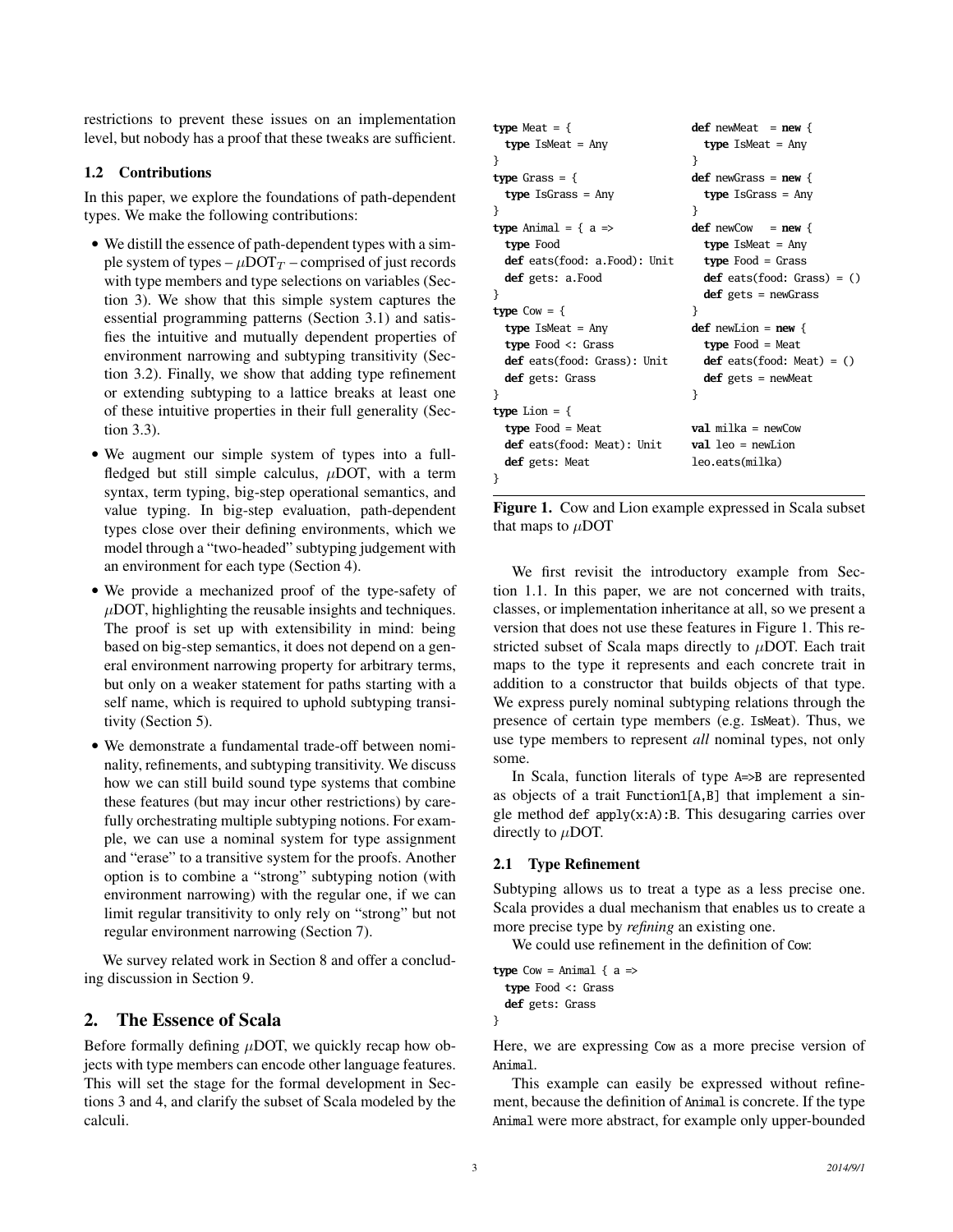by instead of aliasing its defining record, then the definition of Cow expressed without refinement would be lacking, as it would not capture the intention that Cow is a subtype of Animal.

When refining an abstract type, we speak of "open refinement". As an aside, if the type Cow was an open refinement of an abstract type Animal, then it would also be difficult to create a new Cow from scratch, since one would not know how to conform to its Animal nature.

We can think of refinement as a special case of intersection, between a type and a record type which defines additional members or refines already defined members. One difference is that a refinement may refer to members of the type being refined, as if the "self" variable closes over both types of the intersection, while one usually expects each type of an intersection to be well-formed independently.

For example, we can express the type Hoarder as a refinement of the type Animal, with an additional member that refers to the abstract type member Food of Animal:

```
type Hoarder = Animal \{ a =>
  def stash(food: a.Food)
}
```
To express the type Hoarder by desugaring the refinement into an intersection type, we need a "self" variable (here a) to close over the intersection type, in order to refer to the abstract type member Food of Animal:

```
type Hoarder = \{ a =>
  Animal & {
    def stash(food: a.Food)
  }
}
```
The core  $\mu$ DOT calculus does not support intersections or refinements. We describe the problems with naive extensions in Section 3.3 and possible remedies in Section 7.

#### 2.2 Mixins != Intersection Types

In Scala, mixins aren't quite intersection types. Scala, and the previous calculi attempting to model it, conflate the concepts of compound types (which inherit the members of several parent types) and mixin composition (which build classes from other classes and traits). At first glance, this offers an economy of concepts. However, it is problematic because mixin composition and intersection types have quite different properties. In the case of several inherited members with the same name, mixin composition has to pick one which overrides the others. It uses for that the concept of linearization of a trait hierarchy. Typically, given two independent traits  $T_1$  and  $T_2$  with a common method m, the mixin composition  $T_1$  with  $T_2$  would pick the m in  $T_2$ , whereas the member in  $T_1$  would be available via a super-call. All this makes sense from an implementation standpoint. From a typing standpoint it is more awkward, because it breaks commutativity and with it several monotonicity properties.

#### 2.3 Subtyping Lattice

Scala currently lacks a full subtyping lattice, because greatest lower bounds and least upper bounds do not always exist. Here is an example:

**trait** A { **type** T <: A } **trait** B { **type** T <: B } **trait** C **extends** A **with** B { **type** T <: C } **trait** D **extends** A **with** B { **type** T <: D }

The least upper bound of types C and D does not have a finite representation because the type member T can be refined arbitrarily:

```
val cond: Boolean
val o: A with B{type T \leq: A with B{type T \leq: A with B\*...*\} =
  if (cond) (new C{}) else (new D{})
```
On the other hand, the type inference engine must arbitrarily settle eagerly on a finite type to represent the least upper bound. This approximation can be a source of inefficiency, brittleness and impredictability:

```
val i = if (cond) (new C\{\}) else (new D\{\}) // type inferred
val i1 = (i : A with B) \qquad // ok
val i2 = (i : A with B{type T <: A with B}) // ok
val i3 = (i : A with B{type T <: A with B{type T <: A with B}})
 // error: type mismatch;
 // found : A with B{type T <: A with B}
 // required: A with B{type T <: A with B{type T <: A with B}}
```
If the core calculus had classical intersection and union types, then the type inference engine could simply lazily construct the least upper bound of types C and D as its union  $C \vee D$ .

### 3. Objects with Type Members:  $\mu$ DOT $_T$

To illustrate the semantics of path-dependent types, we start with a simple system of types, comprising only record types with type members, and path-dependent types selecting a member type. Figures 2 and 3 specify its syntax and its semantics.

| x, y, z                           | Variable                    |
|-----------------------------------|-----------------------------|
| $S, U, T ::=$                     | Type                        |
| $\{z \Rightarrow \overline{D}\}\$ | Record Type                 |
| x.L                               | Type Selection              |
| $D \cdot =$                       | <b>Member Declaration</b>   |
| type $L : S.U$                    | <b>Type Member</b>          |
| type $L \lt: U$                   | Type Member (Upper-Bounded) |

Figure 2.  $\mu$ DOT<sub>T</sub>: Syntax of Types

The empty record type  $\{z \Rightarrow \}$  is a natural top type for this system. We will see later that a bottom type is semantically complex, and so we exclude it from this simple system. However, we still want to reason about fully abstract types (conceptually, with lower bound bottom and upper bound top) – hence, we include the special case of a type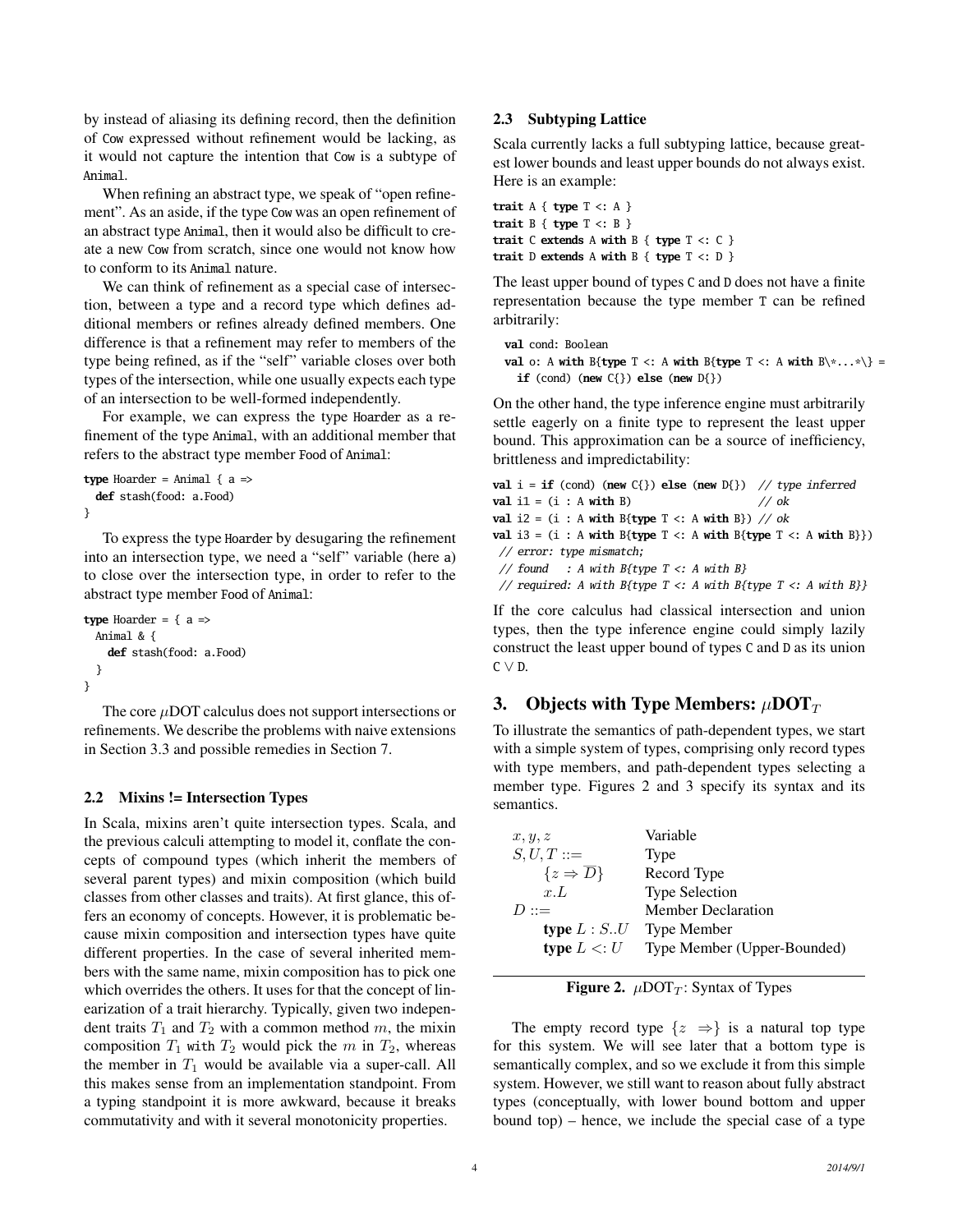member that is only upper-bounded: the syntax "type  $L \ll$ :  $U$ " defines a type member which is only upper-bounded by a type  $U$ , while the syntax "type  $L : S. U$ ", a type member which is both lower-bounded by a type S and upper-bounded by a type  $U$ .

The semantics of  $\mu$ DOT $_T$  is specified through four judgements: subtyping, well-formedness, expansion and membership.

For subtyping, we admit reflexivity on all well-formed types. Additionally, type selections can be structurally "opened", on the left through the upper bound, and on the right through the lower bound (only if it exists). Record types are directly compared only with other record types, in order to keep the self-binding variable in sync.

For well-formedness, in this simple system, we check "proper" bounds both when they are declared and when they are used. Though this double-checking restricts the use of recursion in the types, it also ensures that a type always expands, which is necessary for environment narrowing.

Subtyping is regular, in that it implies well-formedness. In REC-<:-REC, we explicitly ensure that the record type on the right-hand side is well-formed, because the induction hypothesis of regularity only ensures that the right-hand declarations are well-formed in a context where the self type is bound to the left-hand record type. This is not enough: we want to rule out right-hand record types referring to members that only exist on the (presumably more precise) left-hand side.

A type expands to all the declarations in the record type obtained by following the upper bounds of type selections (if any) until reaching a record type. In the expansion judgement,  $\Gamma \vdash T \prec_z \overline{D}$ , the subscript z denotes the self variable in the declarations  $D$ . Membership looks up a particular declaration in the expansion.

Though we later discuss why augmenting this simple system of types with a subtyping lattice is problematic, we would like to point out here that it also can offer an economy of concepts in at least two aspects. First, introducing a bottom type nullifies the need for the special case of type members that are only bounded from above. Second, intersection types enable declarations to be specified and checked separately, so only membership, not expansion, is required. Surprisingly, membership need not be related to subtyping – the only requirement on membership is uniqueness.

#### 3.1 Nominal Abstraction through Ascription

A record type S is a subtype of a record type U if it defines at least all the type members of U, and for each one of those, the bounds it specifies are no wider. This requirement matches our zoo example of section 1.1, where the supertype Animal specified the Food type member with fully abstract bounds, and the subtype Cow narrowed the Food type member to alias the type Grass. Let's define such record types in  $\mu$ DOT $_T$  – note that we use abbreviations, not part of the object language, for convenience, to avoid repeating the same record types.

```
abbrev Grass = {g \Rightarrow type IsGrass: {id \Rightarrow } .. {id \Rightarrow } }
abbrev Animal = {a \Rightarrow type Food <: {f \Rightarrow } }
abbrev Cow = \{ a \Rightarrow \text{type Food: Grass .. Grass } \}
```
Our semantics enables us to establish the subtyping proposition Cow <: Animal (via REC-<:-REC). Assuming the binding a: Cow, we can establish the subtyping propositions Grass  $\lt:$ : a. Food  $\lt:$ : Grass (via  $\lt:$ :-TSEL and TSEL- $\lt:$ :), but not assuming the binding a: Animal. So if we have a Cow a, we can upcast it to an Animal, and hide the fact that it can eat Grass, but still be able to feed it a.Food nominally (via REFL) – a form of data abstraction.

### 3.2 Environment Narrowing and Subtyping **Transitivity**

The  $\mu$ DOT $_T$  system satisfies a number of intuitive and general properties. We discuss two important ones next.

*Environment Narrowing* If we have an Animal, and later find out it is a Cow, this should not invalidate any findings we made about the Animal – that is anything we prove assuming a: Animal should still hold assuming a: Cow. More generally, anything proved assuming the binding x: U should still hold assuming the binding x: S if the type S is a subtype of the type U. This intuitive monotonic property is known as environment narrowing.

Environment narrowing plays a key role in type preservation proofs via small-step operational semantics. With pathdependent types, environment narrowing is also needed to establish subtyping transitivity. Furthermore, the proof of environment narrowing uses subtyping transitivity, so the two proofs need to be set up through a mutual induction.

$$
\frac{\Gamma^a, (x:U), \Gamma^b \vdash T <: T'}{\Gamma^a \vdash S <: U} \frac{\Gamma^a \vdash S <: U}{\Gamma^a, (x:S), \Gamma^b \vdash T <: T'} \quad (<\text{-NARROW})
$$

*Subtyping Transitivity* Subtyping transitivity is another intuitive property.

$$
\frac{\Gamma \vdash S <: T \,, \, T <: U}{\Gamma \vdash S <: U} \qquad \text{(&\text{-}trans)}
$$

Since types may be path-dependent types, we rely on environment narrowing to establish subtyping transitivity. In a chain,  $\Gamma \vdash S \lt: T$  and  $\Gamma \vdash T \lt: U$  both derived by REC- $\leq$ :-REC, we prove  $\Gamma \vdash S \leq U$  through narrowing the right-hand assumption of the premises to match the left-hand assumption.

Even in this simple type system, the proof of environment narrowing and subtyping transitivity is not trivial. We explain the problems and our proof methodology in Section 6.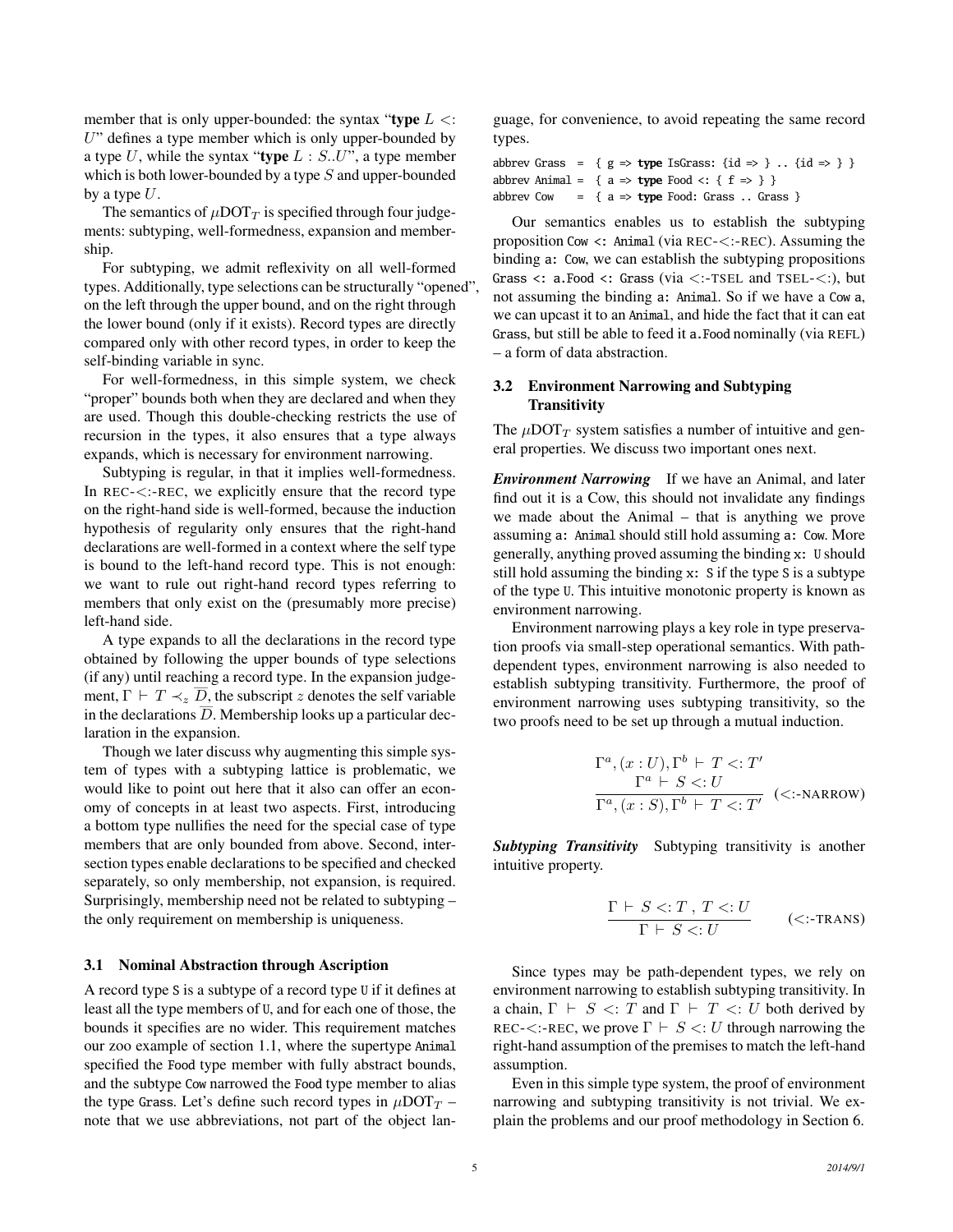#### 3.3 No Naive Subtyping Lattice or Refinements

The  $\mu$ DOT<sub>T</sub> system is set up carefully, so that well-formed type members always have "good" bounds, i.e. the lower bound is always a subtype of the upper bound. This restriction is essential for subtyping transitivity, in order to conclude that  $S \le U$  whenever  $S \le x.L$  (via TSEL- $\le$ :) and  $x.L \le U$  (via  $\le$ :-TSEL).

In general, subtyping allows us to treat a type as a less precise one. We would like to add a dual mechanism that would enable us to create a more precise type by *refining* an existing one. Where subtyping allows us to widen the bounds of a type member, refinement would enable us to narrow its bounds.

The situation becomes quite complicated if we allow open refinement, i.e. combining refinements from different places. If type bounds are narrowed to two disjoint ranges, the composition would no longer be well-formed. Unfortunately this situation is not easy to determine. The particular problematic case occurs when refining a path-dependent type  $x.L$ . Assuming a certain type  $T$  for  $x$ , a refinement  $U$  of T might look valid, but environment narrowing tells us that we can replace the binding of x with type  $S \leq T$ , which might be a refinement of  $T$  that is incompatible with  $U$ .

To make the discussion more concrete, let us consider extending the subtyping relation of  $\mu$ DOT<sub>T</sub> to a lattice by adding bottom and top types, and classical intersection and union constructors (∧ and ∨). Intersection types are a general encoding of open refinements.

As an example, consider the type abbrev  $T = a$ . Food  $\wedge$  Grass. Assuming a is an Animal, this resulting type is at most inhabited by all things Grass. Assuming b of type T, b.IsGrass would have perfectly good bounds. But suppose, we now know that the object a furthermore is a Lion, and a.Food is then Meat, defined as follows:

abbrev No = {  $n \Rightarrow$  **type** IsNot: {id => } .. {id => } } abbrev Meat =  $\{ g =\rangle \text{ type IsGrass: No} \dots \text{ No } \}$ abbrev Lion = { a => **type** Food: Meat .. Meat }

We now know that the type T is unrealizable, and assuming b: T, the type selection b.IsGrass would have "bad" bounds: the lower bound would be  $\{ id \Rightarrow \}$  while the upper bound would have a type member IsNot – so clearly, it would not be a supertype.

What went wrong? Once we introduce a subtyping lattice, we can discover that we are in an impossible situation only after narrowing, when more precise information about a variable is available. The canonical impossible situation is a variable of type bottom, and it is completely unclear what bounds a type selection on a bottom variable should assume.

What bounds should a type selection on a bottom variable be? Since we can always narrow the type of a variable to bottom, the bounds should be whatever they were before the narrowing – so perhaps, arbitrary as long as "good"? The problem now is that we have no leverage for subtyping transitivity when the middle man is x.L assuming x has type bottom. Indeed, the arbitrary bounds used to derive  $S \le x.L$ would bear no relation to the arbitrary bounds used to derive  $x.L \leq: U$ , so how would we confirm that  $S \leq: U$ ?

Perhaps, we could admit that the lattice collapses in an unrealizable context, but then we would need to be able to detect unrealizable contexts and explicitly permit even more collapsing. Otherwise, it is possible to get into a situation where narrowing an unrealizable context breaks an established proposition.

We conclude the discussion at this point by noting that there is no easy way to add refinements to our type system, and that any extension in this direction will likely sacrifice general environment narrowing. Note however that this does not rule out the possibility of weaker statements, for example a form of environment narrowing that is just enough to carry the transitive case of REC-<:-REC. We will come back to these considerations in section 7.

# 4. The  $\mu$ DOT Calculus

We now complete the system of types  $\mu$ DOT<sub>T</sub> to a fullfledged calculus  $\mu$ DOT by adding a term syntax, term typing, a big-step operational semantics and value typing. Figures 4, 5 and 6 specify the additions to syntax and (static and dynamic) semantics.

| $D ::= \ldots$                            | <b>Member Declaration</b>          |
|-------------------------------------------|------------------------------------|
| def $m: S \rightarrow U$                  | Method Member                      |
| $s,t,u ::=$                               | Term                               |
| $\boldsymbol{x}$                          | Variable                           |
| <b>new</b> $(z \Rightarrow \overline{I})$ | <b>Object Creation</b>             |
| t.m(t')                                   | Method Invocation                  |
| $I ::=$                                   | Member Initialization              |
| type $L : S. . U$                         | <b>Type Member</b>                 |
| type $L \lt: U$                           | Type Member (Upper-Bounded)        |
| def $m(x : S) : U = t$                    | Method Member                      |
| $v ::=$                                   | Value                              |
| $\langle z \rangle \Rightarrow E$ in H    | Closure                            |
| $E ::=$                                   | <b>Run-Time Member Definitions</b> |
| def $m(x) = t$                            | Method Member                      |
| $H ::= \overline{x : v}$                  | <b>Run-Time Environment</b>        |
|                                           |                                    |

#### **Figure 4.**  $\mu$ DOT: Syntax

Regarding syntax, we augment record types with declarations for method members. Our term language comprises variables, object creation expressions, and method invocations. Our values are closures, which package method definitions and the lexically scoped run-time environment of the object definition site.

Regarding semantics, the typing of terms is syntaxdirected (one case per shape of terms), plus an additional non-algorithmic subsumption case which applies to any term. New object creation expressions ensure that the type resulting from the initialization is well-formed and that the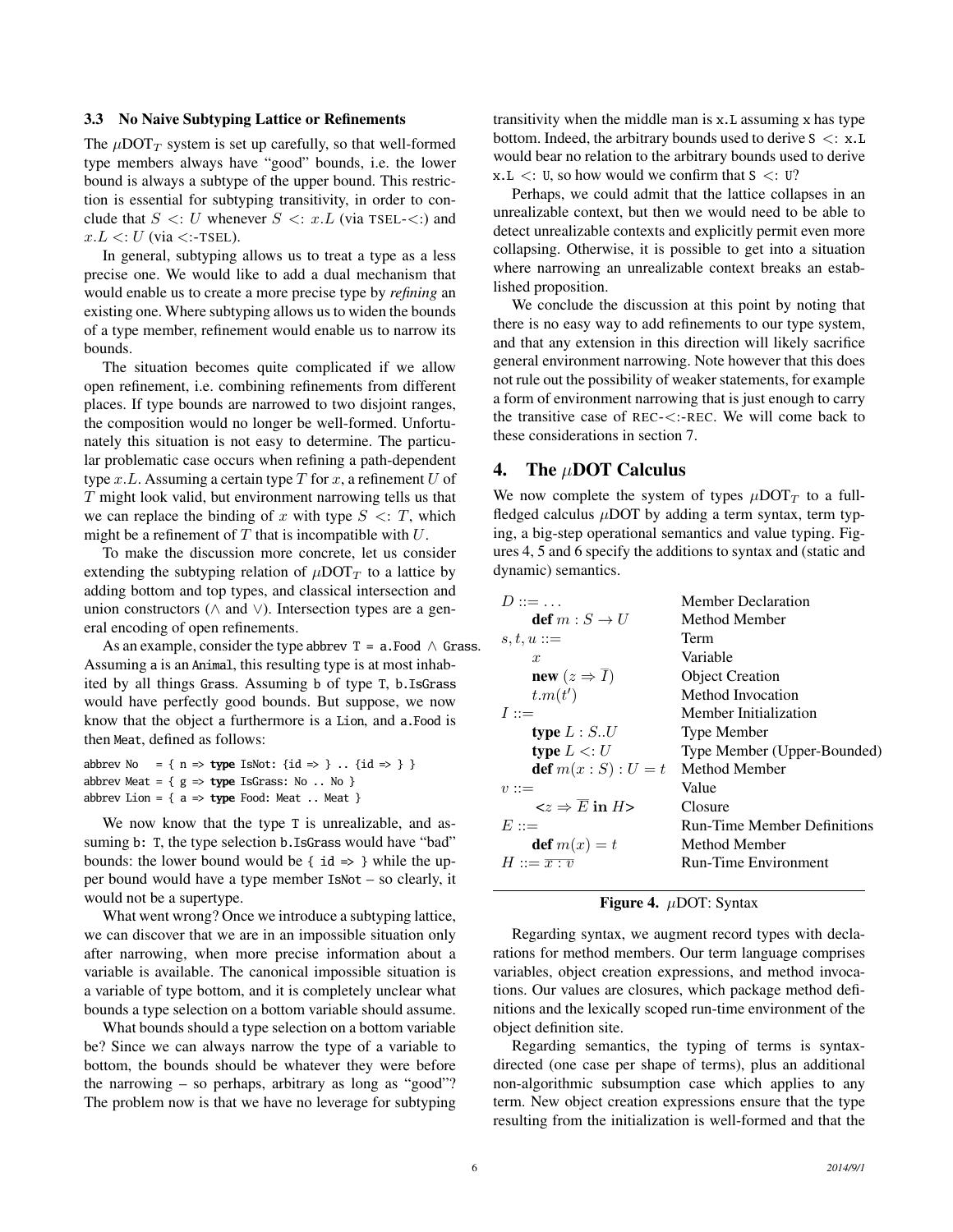method definitions type-check, while the self-binding variable and the parameter are in scope. For method invocations, note that we avoid membership, but rely on subsumption to find a record with exactly the method declaration needed – since membership is only defined on variables, not arbitrary terms.

Now, that we have a full-fledged calculus, let us illustrate some of the possibilities offered by path-dependent types. In the examples, we use syntactic sugar for let-binding a variable: **val**  $x : T = t^x$ ;  $(t : U)$  desugars into (**new** ( $\Rightarrow$ def app $(x : T) : U = t$ ).app $(t^x)$ .

By widening the bounds of a type member, we can abstract from implementation details. At one extreme, we can widen the bounds of a type member so that it is only upperbounded, rendering its type selection nominal and controlling the creation process of objects of this nominal type. Here is an example:

```
val o: {o =>
  type A <: {a => }
  def m(x: {a => }): o.A
} = new (0 =>
  type A: {a => } .. {a => }
  def m(x: \{a \Rightarrow \}): o.A = x);
o.m(new(a \Rightarrow)): o.A
```
From the inside of the object creation of o, the type member A is an alias for the empty record type, the top type. From the outside, the bounds are widened, so that it can no longer be opened from below. Thus, from the outside, the only way to get an instance of the type o.A is to call the method o.m. What's surprising is that this method o.m is only the identity function, and yet, from the outside, its argument type is not a subtype of its return type. In a smallstep setting, invoking such an identity method would violate type preservation!

This example suggests that preservation of types and preservation of type abstractions are incompatible, at least without some restrictions on where path-dependent types can appear. This problem has been studied in the context of ML modules [6, 20]. Here is an example similar to the one discussed above in Standard ML [13, 23], using an opaque ascription:

```
signature O = sig
 type A
 val m : int -> A
end
structure MyO :> O = struct
 type A = int
 fun m(x) = xend
MyO.m(10): MyO.A; (* ok *)
10: int; (* ok *)
```
10: MyO.A; (\* error \*)

MyO.m(10): int;  $(* error *)$ 

In our formalism, we use a big-step operational semantics, which simplifies relating path-dependent types. Still, we will see in section 5 that we still need to relate pathdependent types across different lexical environments.

# 5. Type Safety of  $\mu$ DOT

We prove the type-safety of the  $\mu$ DOT calculus. Our approach is based on Siek's three easy lemmas [28], which were inspired by the *vc* paper [11]. The formal development is available online at oopsla14.namin.net.

We first highlight our proof of type preservation, showing that if a term type-checks and evaluates to a value, then that value type-checks in agreement. To prove full type-safety, type preservation is not enough. We extend our evaluation relation into a total relation by explicitly specifying the timeout and stuck cases. Figure 7 presents such an extended total evaluation relation. Given this extended total evaluation relation, we show that if a term type-checks, then, given any evaluation (and we can always get one for a given  $n$ , since the evaluation is total), the result of the evaluation is either a timeout or a value which type-checks in agreement – but crucially, the result is not stuck.

$$
\Gamma \vdash t : T
$$
\n
$$
H : \Gamma
$$
\n
$$
\frac{H \vdash t \Downarrow v}{\Gamma \vdash v : T}
$$
\n
$$
\Gamma \vdash t : T
$$
\n
$$
H : \Gamma
$$
\n
$$
H \vdash t \Downarrow_n r
$$
\n
$$
(r = \text{timeout}) | (r = v \& \Gamma \vdash v : T)
$$
\n(SAFETY)

Being based on big-step semantics, the proof does not depend on a general environment narrowing property for typing of arbitrary terms, which would be unlikely to hold in extensions of the calculus. Instead, it is centered around a collection of inversion lemmas that rely only on subtyping transitivity to factor out subsumption introduced by SUB and VSUB. Thus, the proof model carries over to possible extensions of  $\mu$ DOT that support only a limited environment narrowing statement to carry the REC-<:-REC case in subtyping transitivity but not environment narrowing in its general form.

Once all the inversion lemmas described in section 5.2 are in place, the proof of type preservation is rather straightforward, but one additional mechanism is needed when invoking a method from a closure, which we highlight next.

### 5.1 "Two-Headed" Subtyping across Environments

When we invoke a closure, we evaluate its body in the runtime environment from the closure's definition site, not its site of invocation. Therefore, since variables are lexically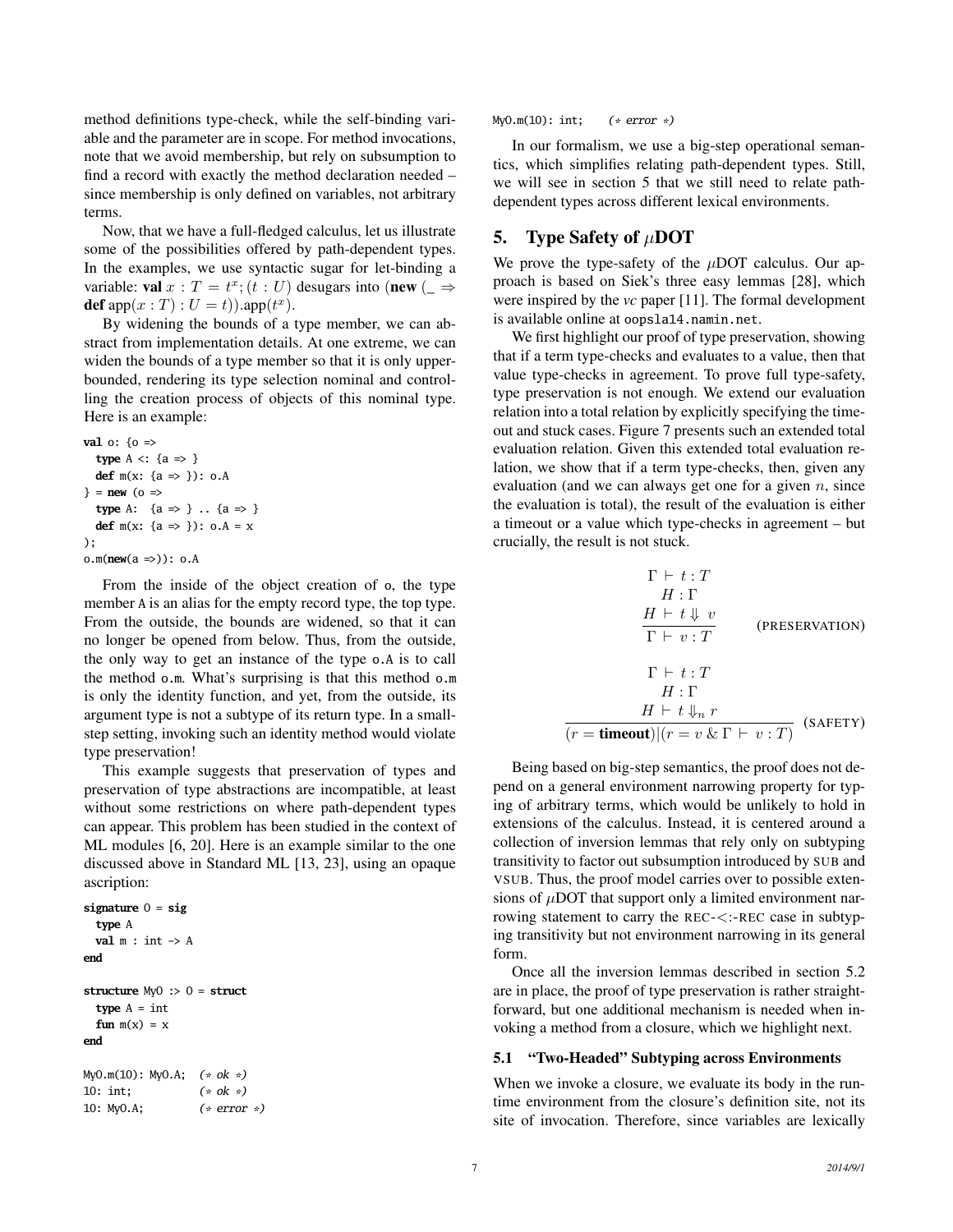scoped, we may have different run-time – and hence, static – environments at each site. With path-dependent types, not only terms depend on the environment but also types. Thus, when we invoke a closure, we need to relate the parameter type of the definition site with the argument type of the invocation site. Likewise, we need to relate the type of the value returned from the method body with the expected return type at the invocation site. Effectively, a type closes over its defining environment, and subtyping needs to relate two types with respect to their two corresponding environments.

This leads us to a two-headed subtyping relation with an environment on each side:

$$
\Gamma \vdash T<: T' \dashv \Gamma'
$$

If  $\Gamma = \Gamma'$ , we continue to write  $\Gamma \vdash T \lt: T'$ .

Most subtyping rules extend straightforwardly to two environments – the only tweaking is to identify and correctly relate self-variables across environments: when extending each of the two environments with a self-variable, we record that they are related, and then, we exploit this information when comparing type selections through reflexivity.

For the semantics of typing values, we allow subsumption across environments (rule VSUB in Figure 5), which precisely models the method call case. The inversion lemmas crucially depend on transitivity of the two-headed subtyping relation to resolve the subsumption case.

#### 5.2 Inversion Lemmas

Except for the two-environment trick to resolve path-dependent types of different lexical scopes, our proof of type-safety looks otherwise unsurprising for a system that combines big-step semantics and subtyping. In particular, we use inversion lemmas as expected to factor out subsumption. In summary, the proof of type safety is by induction on the evaluation, and each case in the evaluation is solved through an inversion lemma. Each inversion lemma captures the essential constraints of the typing derivation for a particular shape of terms – since evaluation is syntax-directed, there is an inversion lemma for each case in the syntax of terms. Each proof of an inversion lemma proceeds by induction on the typing derivation – there are always two cases to consider: the particular base case for this shape of term, and the subsumption case. Since evaluating an application relies on the function evaluating to a closure, we also need an inversion lemma on value typing for this case. The inversion lemma are described in Figures 8 and 9.

### 6. Proving Transitivity and Narrowing

We have stated in Section 3.2 that  $\mu$ DOT enjoys the properties of environment narrowing and subtyping transitivity:

$$
\frac{\Gamma^a, (x:U), \Gamma^b \vdash T <: T'}{\Gamma^a \vdash S <: U} \frac{\Gamma^a \vdash S <: U}{\Gamma^a, (x:S), \Gamma^b \vdash T <: T'} \quad (<:\text{-NARROW})
$$

$$
\frac{\Gamma \vdash S \lt;: T \,,\, T \lt;: U}{\Gamma \vdash S \lt;: U} \qquad \text{(<:-Trans)}
$$

While simple to state, proving these lemmas is actually quite involved. We outline several failed proof attempts below before describing our final successful proof strategy.

*Attempt 0: Independent Proofs* This clearly doesn't work: narrowing and transitivity are mutually dependent.

Since types may be record types, subtyping transitivity relies on environment narrowing. In a chain,

$$
\{z \Rightarrow \overline{D_1}\} <: \{z \Rightarrow \overline{D_2}\} <: \{z \Rightarrow \overline{D_3}\}
$$

both derived by REC- $\lt$ :-REC, we need to prove  $\{z \Rightarrow$  $D_1$  <:  $\{z \Rightarrow D_3\}$  through narrowing the right-hand assumption of the premises

$$
z: \{z \Rightarrow \overline{D_2}\} \vdash \{z \Rightarrow \overline{D_2}\} \langle z : \{z \Rightarrow \overline{D_3}\}\
$$

to match the left-hand assumption

$$
z: \{z \Rightarrow \overline{D_1}\} \vdash \{z \Rightarrow \overline{D_2}\} \langle z : \{z \Rightarrow \overline{D_3}\}\
$$

and then apply transitivity again to derive

$$
z: \{z \Rightarrow \overline{D_1}\} \vdash \{z \Rightarrow \overline{D_1}\} \langle z \Rightarrow \overline{D_3}\}
$$

which completes the case.

Narrowing also uses transitivity: consider  $T \leq: p.L$  with bounds S..U that are narrowed to S'..U'. We have T <: S and  $S \leq S'$  and derive  $T \leq S \leq S'$ .

*Attempt 1: Induction on Subtyping Derivations* We can try a proof by induction on the subtyping derivations in the premise. For the termination measure, we use the size of the derivations – at least one of them decreases when invoking an induction hypothesis. To deal with derivations in contravariant position, we keep a notion of polarity so that we can switch the two derivations, and the polarity to maintain a decreasing measure.

Problem: both the covariant and contravariant version must use narrowing on the right hand derivation, but that one only gets smaller in one of them.

*Attempt 2: Induction on the Middle Type* For  $\Gamma \vdash T_1$  <:  $T_2$  <:  $T_3$ , we can try induction on  $T_2$ . This is the strategy commonly employed for proofs of system  $F_{\leq}$ , which also requires a mutually inductive proof for transitivity and narrowing (see e.g. the PoplMark Challenge [3]).

Problem: the key difference to  $F_{\leq}$  is that there, only subtyping rules of the form  $X \leq T$  exist but not  $T \leq X$ , for type variables  $X$ .

In  $\mu$ DOT however we have both variants, and we need to handle the case  $T_1 \leq p.L \leq T_2$ , the analogue of which cannot occur in  $F_{\leq 1}$ . Given bounds  $S_{\leq 1}U$ , we obtain from the premises derivations  $T_1 \le S \le U$  and  $S \le U \le T_2$ , but we cannot use induction on them because neither of  $S$  nor  $U$ is a syntactic subterm of  $p.L$ .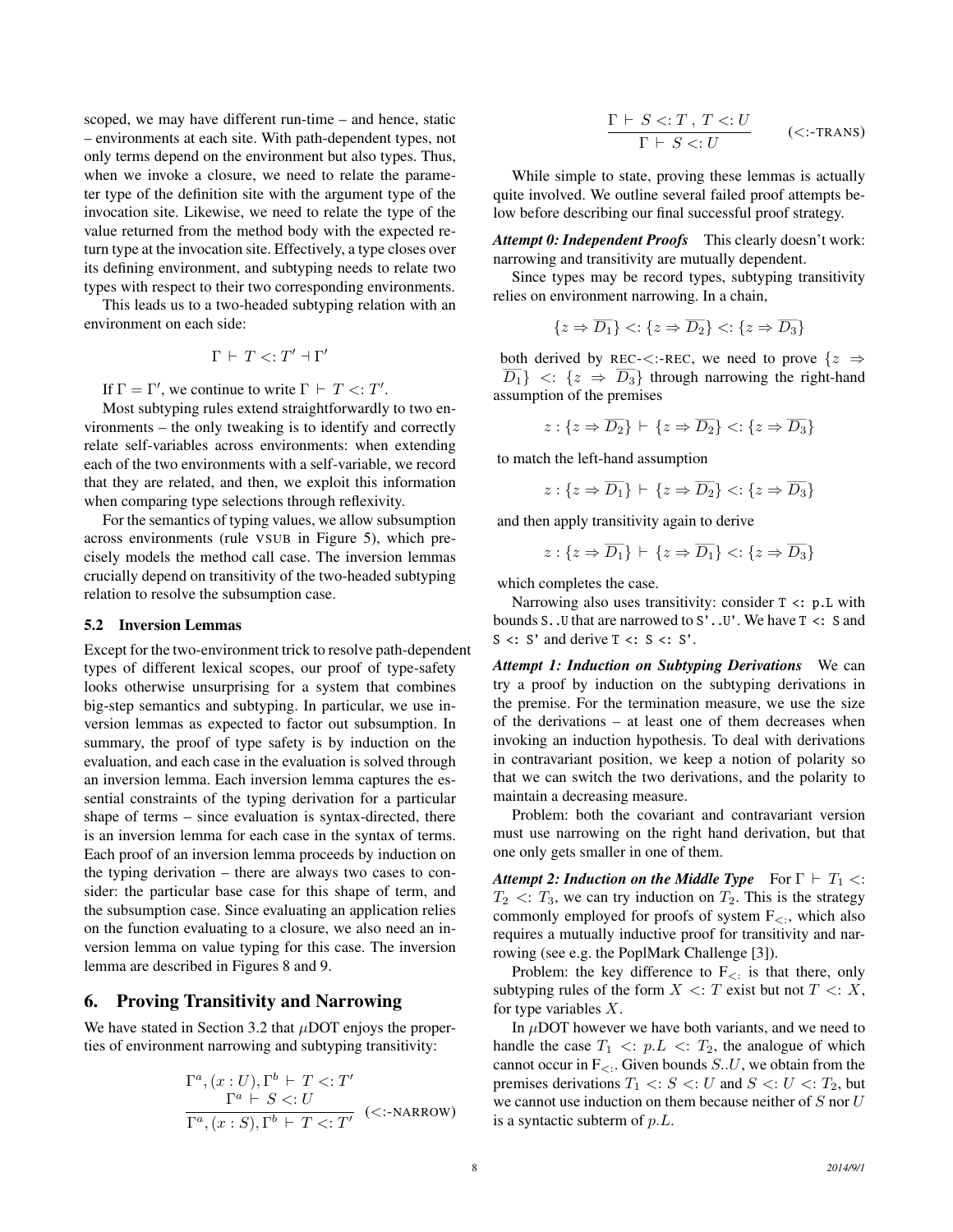*Attempt 3: Induction on Well-Formedness Witness* Instead of induction on  $T_2$ , we could do induction on  $\Gamma$   $\vdash$  $T_2$  wf. Well-formedness of a type selection can include wellformedness of the bounds, so the previous case goes through.

Problem: we run in cycles.

Since only finite expansions are ever needed in practice, a possible solution (which we have explored but not finished) may be to parameterize subtyping over the maximum derivation depth needed.

*Attempt 4: Delaying Transitivity* Define  $\Gamma \vdash T \leq r$   $\Gamma'$ that admits transitivity as an additional axiom. The narrowing proof becomes independent of transitivity.

Problem: inversion lemmas become much harder – for example, relating method members in VINV-CLO-M, because one cannot reason structurally on subtyping derivations.

**Success: Push-Back of Transitivity Axioms** From  $T \leq t^*$  $T'$  compute  $T < \cdot T'$  by pushing top-level uses of the transitivity axiom one level down into the derivation.

The issue is again that  $T \lt^:^* T'$  might resolve to  $T \lt^:^*$  $p.L \lt:^{\star} T'$  through the transitivity axiom, which, assuming bounds S. U leaves us with a chain  $T \prec^* S \prec^* U \prec^* T'$ whose elements may again use transitivity at the top level.

Our solution involves two separate steps. First we define a one-step inversion that takes  $T_1 \lt: T_2$  and  $T_2 \lt: T_3$  where  $T_2 \neq p.L$  and returns  $T_1 < T_3$ .

As a second step, we tackle chains resulting from  $T_1 \lt^*$  $T_n$ . We start with  $T_n$  and accumulate all the primitive steps in a list, i.e. successively build up a representation of  $T_1$  <:  $\ldots$ ,  $\lt:$ :  $(T_{n-2} \lt: (T_{n-1} \lt: T_n))$  from the right. Whenever we add a new derivation on the left, we check if we are in a  $T_1$  <:  $p.L$  <:  $T_2$  situation and replace  $p.L$  with its bounds.

This gives us a list of steps without  $p.Ls$  in the middle, so we can just go through and reduce with the one-step inversion to obtain the final  $T_1 \leq T_n$  result.

*Outlook* This layered proof structure seems well-suited to extensions. The main requirement is that we can't narrow to types that don't expand.

The hope is that any *realizable* type, i.e. type that can be assigned as a result of an object creation, must expand. Furthermore, for soundness, the static expansion relied on to type-check an object creation must be exact – see the aside in the discussion of open refinements in Section 2.1.

For extensions to  $\mu$ DOT, in big-step style, we might thus get away with a restricted form of narrowing, which is only valid when narrowing to a realizable context, guaranteed to be realizable because it is derived from typing values with precisely known expansions.

In a small-step style proof, the trade-offs might be different: one might admit unrestricted narrowing and confine transitivity pushback to realizable contexts. Perhaps, one way to achieve this option would be to admit subsumption anywhere – even on paths of type selections – except where precise expansion is required during type-checking of object creations. Then, narrowing would be trivial but transitivity would need to be carefully controlled: in the body of a method with an unrealizable parameter type, it might be possible to collapse the lattice by deriving  $\top \leq \bot$  or other absurd relations through the subsumption of bad bounds to incompatible good bounds via transitivity. For example, take a parameter z of unrealizable type  $\{z \Rightarrow \text{type } X$ :  $\top$ .. $\top$ }  $\land$  { $z \Rightarrow$  type  $X : \bot$ ... $\bot$ }. Now, within the body, we could derive  $\top \leq \bot$  via transitivity on  $z.X$ : the judgement  $\top \leq z.X$  subsuming z to  $\{z \Rightarrow \text{type } X : \top..\top\}$  and the judgement  $z.X \leq \bot$  subsuming  $z$  to  $\{z \Rightarrow \text{type } X :$ ⊥..⊥}. Clearly, the proof of transitivity pushback cannot (and should not) be extended to such inconsistent middle men.

### 7. Reconciling Nominality and Refinements

The  $\mu$ DOT calculus supports nominality but not general refinement. We can also build sound type systems with general refinements but without nominality. Building a sound calculus which combines both features is harder. Indeed, as detailed in Section 6, we cannot expect subtyping to enjoy the intuitive properties of narrowing and transitivity in all contexts, once extensions can express unrealizable types or incompatible subtypes.

We explore the design space and trade-offs around supporting both nominality and general refinements in the same calculus. We first define these two features, and then discuss the tension between them.

Nominality As in  $\mu$ DOT, a type selection can be treated nominally, based on its name, even in the context of subtyping types where the selected type member has different bounds. In particular, this subtyping proposition should hold as it does in  $\mu$ DOT:

{ $z \Rightarrow type A: X . . X;$  def  $id(z.A):z.A \leqslant$ { $z \Rightarrow type A \le \{ a \Rightarrow \}; \text{ def } id(z.A):z.A \}$ where X is a valid but irrelevant type. Notice the resemblance with establishing that Cow is a subtype of Animal.

**General Refinements** If we admit types  $\{z \Rightarrow T \wedge T'\}$  instead of just  $\{z \Rightarrow \overline{D}\}\$  we obtain general open refinements, powerful enough to express types arising through OOP constructs like inheritance and mixins.

Historically, we developed our understanding of the design space by iteratively adding features in a bottom-up fashion. In our exploration of general refinements, we started with a calculus that had only one subtyping relation, which was two-headed to support the typing of both terms and values as explained in Section 5.1.

Given that setting, essentially, we have two choices for defining the REC-<:-REC rule in subtyping, assuming we have general refinements. We describe the choices starting with the empty context for exposition.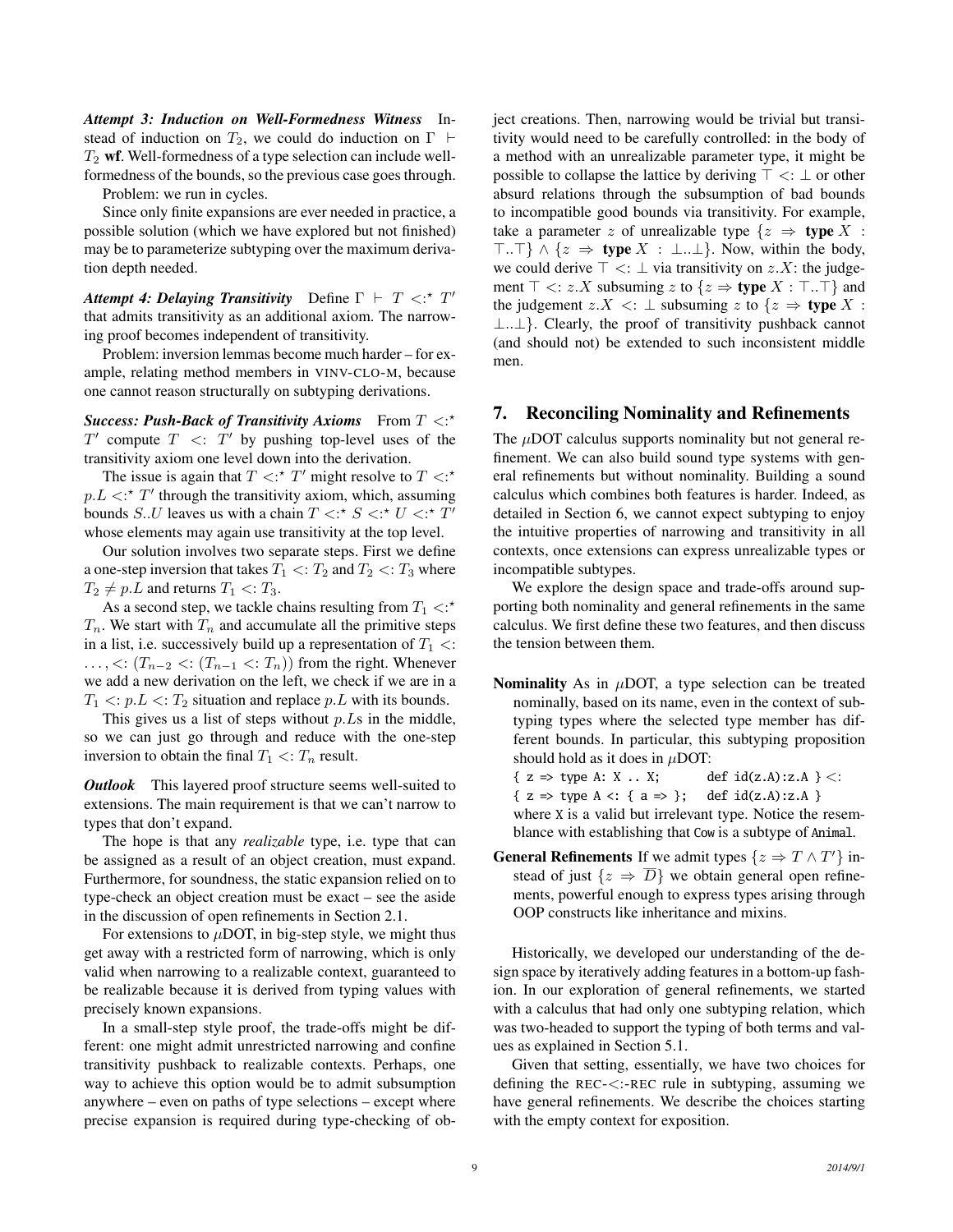$$
\frac{z: T \vdash T <: T' \vdash z: T'}{\{z \Rightarrow T\} <: \{z \Rightarrow T'\}}
$$
\n(A)

$$
\frac{z: T \vdash T <: T' \vdash z: T}{\{z \Rightarrow T\} <: \{z \Rightarrow T'\}}
$$
\n(B)

The choice boils down to whether we use the right-hand type (A) or left-hand type (B) for the self in the right-hand context. Changing nothing else, choice (A) achieves transitivity but gives up nominality because reflexivity no longer applies to z.A once the environments on each side diverge; choice (B) achieves nominality but gives up transitivity because environment narrowing no longer applies once we admit intersection types. Notice that  $\mu$ DOT makes choice (B) without giving up transitivity, because narrowing applies.

Now, let us go ahead with choice (A), but "patch" the calculus to admit  $z : T \vdash z.A \iff z.A \dashv z : T'$ to restore reflexive nominality. This naive patch breaks transitivity. Suppose T defines type A: S .. U and T' defines type A: S' .. U' with strictly wider bounds. Then,  $S \leq: z.A(S \dots U) \leq: z.A(S' \dots U'),$  but we cannot show  $S \leq z.A(S' \dots U')$  since  $S' \leq S$ , not the other way around! We can "patch" once more by ignoring lower bounds, and always comparing upper bounds. Then, we give up nominality as type ascription.

*Two Kinds of Subtyping: Static and Dynamic* Because our calculus combines a big-step operational semantics with a type system based on subtyping, we discovered a way out of this dilemma: we can use different subtyping semantics when typing expressions (statically) and values (dynamically). For expressions, we want to be strict in order to achieve nominality, even at the expense of transitivity. For values, we want to be lenient, in order to ensure transitivity. In such a setting, we mechanically proved that the calculus is type-safe as long as the static strict semantics imply the dynamic lenient semantics.

For example, we can apply the final "patch" that ignores lower bounds only to the lenient dynamic calculus, so that the strict static calculus still has nominality as type ascription. However, this system can only be proven sound, if the first "patch" that restores reflexive nominality is admitted only if the bounds on the left-hand side are no wider than the bounds on the right-hand side. Hence, reflexive nominality is supported only in covariant position, which is rather limiting. With additional machinery to flip the bounds in contravariant positions, it might possible to restore full reflexive nominality using the same underlying technique. In short, the key take-away is that the semantics of subtyping need not be the same for terms and values; they can be more relaxed when typing values than when typing terms without affecting soundness.

Another avenue to try is the following: value typing can be more precise than term typing, because the exact run-time environments are known. Instead of using a static approximation of a run-time environment, we can actually construct a precise and unique static environment from a run-time environment, given the precise and unique static expansion of each value. We can then use this precise static environment, known to be realizable, to ensure that all static approximations of it are compatible. This way, we can take subtyping derivations coming from inversion lemmas of term typing – defined on an approximate static environment – and narrow these subtyping derivations to the more precise static environment constructed from the value environment.

*Two Kinds of Subtyping: Strong and Weak* Let us now take a step back and consider an alternative point in the design space, which again uses two subtyping relations but in a different way.

First, we observe that our type safety proof does not rely on a general environment narrowing statement, but only on a single use of environment narrowing in one particular case of the subtyping transitivity proof: the middle type is a general refinement and both subtyping subderivations are derived by REC-<:-REC.

Now, the idea is to strengthen the premise of REC-<:-REC to require just as much additional fuel to enable environment narrowing in this particular case. This is where the second, alternative subtyping relation comes in: instead of using the regular subtyping relation <: we can re-define REC-<:-REC to use a stronger relation  $<<$ : in the premise:

$$
\frac{z: T \vdash T \lt\lt;: T'}{\{z \Rightarrow T\} \lt: : \{z \Rightarrow T'\}}
$$
\n(C)

If we are able to define  $<<$ : such that it is transitive, supports environment narrowing, and implies regular subtyping  $\lt$ :, we achieve transitivity of  $\lt$ : by design.

A necessary requirement for environment narrowing of  $<<$ : is implied by the original definition of REC- $<<$ :-REC: if  $T \ll T'$ , then for all (non-method) declarations  $D'$  in (the expansion of)  $T'$ , there must exist a declaration  $D$  in (the expansion of)  $T$ , such that the latter subsumes the former,  $z: T \vdash D \lt L D'.$ 

We conjecture that, for  $\mu$ DOT extended with a subtyping lattice, this requirement may also be sufficient and could be taken as a definition of  $<<$ :, provided that expansion for intersection types is defined appropriately. This conjecture seems in line with the realizability requirements for narrowing defined at the end of Section 6.

*Resolution* In some sense, the two-headed subtyping judgement as we envisioned it at the outset was trying to achieve too much. On the one hand, it was intended to opaquely relate types across distinct environments to reconcile each definition site of a closure with some call site. On the other hand, it was also trying to maintain the notion of nominality through reflexivity of path-dependent types of Section 3.1, in the face of new extensions. However, we cannot expect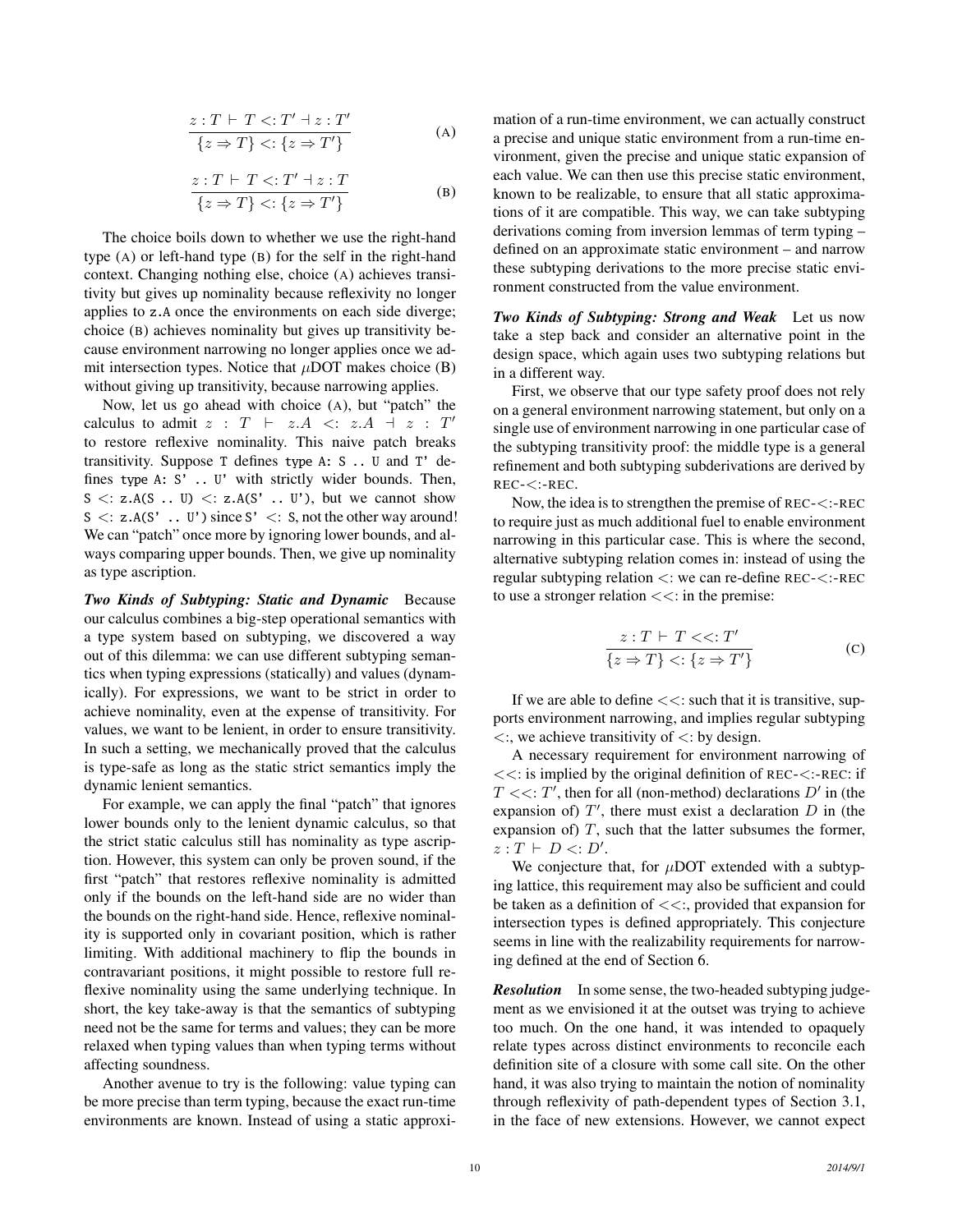"environment hopping" to be sensibly defined, when a supertype might have two incompatible subtypes – which is already the case in  $\mu$ DOT, for example: let the supertype be  $U = \{z \Rightarrow \text{type } X \leq z \text{ and the two subtypes be}$  $S_1 = \{z \Rightarrow \text{type } X : \top \ldots \top \}$  and  $S_2 = \{z \Rightarrow \text{type } X : \top \ldots \top \}$  ${x \Rightarrow \text{def } m : \top \rightarrow \top}.$   ${x \Rightarrow \text{def } m : \top \rightarrow \top}$ . Now, it wouldn't be valid to hop from  $G_2 = z : S_2$  to  $G_1 = z : S_2$ via  $G_U = z : U$ , in the subtyping chain  $\emptyset \vdash \{x \Rightarrow \text{def } m :$  $\{\top \rightarrow \top\} \leq z.X \dashv G_2$ , then  $G_2 \dashv z.X \leq z.X \vdash G_U$ , and finally  $G_U$  +  $z.X < z.X$  +  $G_1$  as the transitive conclusion  $\emptyset \vdash \{x \Rightarrow \text{def } m : \top \rightarrow \top\} \langle : z.X \dashv G_1 \text{ would}$ not be sound.

The layered proof structure of Section 6 resolves this dual use of the two-headed subtyping judgement by limiting its use to the first intention – relating distinct environments. Therefore, reflexivity through nominality only holds when the two environments are exactly the same. Then, hopping between distinct approximations of the same run-time environment is allowed only through narrowing to the most precise environment (which is known to be realizable even in extensions as it is constructed from typing values), thus ensuring compatibility of environments across several hops.

# 8. Related Work

*ML Module Systems* Dependent types have been known in programming languages at least since the ML module system. The original approach to modules in SML [21] could expose the implementation of a type member in a transparent binding, but equations between type members of an abstract signature were only introduced by Harper and Lillibridge [14] and Leroy [19]. Unlike the calculi studied here, their systems are stratified, i.e. definitions can only depend on earlier definitions in the same type, which allows to ensure well-formedness of definitions by construction. Hence, recursion is not allowed. Also, type bounds are not considered. Similarly to Scala's approach, the MixML language [8] drops the stratification requirement and also allows modules as first class values.

*Path-dependent Types in OO Languages* In object-oriented programming languages, path-dependent types were first proposed for family polymorphism by Ernst [9]. Formal treatments of them in object-oriented languages have been studied by Odersky et al.[7, 26]. Their models are considerably more complicated than the setting studied here because they also need to express inheritance including mixin linearization and some notion of classes.

Other research generalizes this even further by introducing virtual classes [10, 12, 25]. Virtual classes abstract not only over the type, but also over classes and inheritance: in a class extension, the actual superclass used at run-time can be a subclass of the class that appears statically in the extends clause. This feature is powerful but also hard to control, because the unknown superclass might introduce bindings which conflict with those in the subclass. Consequently,

type systems for virtual classes either need additional restrictions or more type machinery to control these interactions.

The Tribe calculus [5] builds an ownership type system [4] on top of a core calculus which models virtual classes. The soundness proof for the core calculus seems to be tied to the ownership types system.

The *vc* calculus [11] models virtual classes with pathdependent types. *vc* restricts paths to start with "this", though it provides a way ("out") to refer to the enclosing object. In  $\mu$ DOT, any variable including self-binding variables can take part in a type selection. Like  $\mu$ DOT, *vc* is defined using bigstep evaluation rules.

*Foundations for Scala* Since the early days of Scala, grounding its type system on firm theory has been an area of active research, and several calculi were proposed to capture various aspects of the language. Alas, over the course of 10 years no verifiable type safety proof for any of these systems has been established.

Notable previous efforts include  $\nu$ Obj [26], Featherweight Scala [7] and Scalina [24]. The  $\nu$ Obj calculus relies on features beyond the full Scala language, for example classes as first-class values, and contains a comparatively large type language, including distinct notions of singleton types, type selections, record types, class types and compound types, which make  $\nu$ Obj rather unwieldy in practice and not very suitable to extensions. In particular, subtyping does not provide unique upper or lower bounds, and mixin composition is not commutative. Type checking in  $\nu$ Obj was shown to be undecidable through an encoding of the  $F_{\leq}$  system. The *v*Obj paper [26] claims a type soundness result, but there is no machine-verified proof. Featherweight Scala was an attempt at a calculus with decidable type checking, but soundness was explicitly left as future work [7]. Scalina [24] was proposed as a formal underpinning for introducing higher-kinded types in Scala. Among other constructs, it contains concepts such as un-members, un-types and un-kinds to model contravariant refinements. Soundness of Scalina has not been established.

All these previous systems have in common that their models are considerably more complicated than the setting studied here, in particular due to the choice of including particular notions of classes, implementation inheritance and mixin linearization. Due to this complexity, none of the previous formal models proved suitable as a core calculus that could serve as a basis for mechanized proofs of various extensions, and more importantly, none of the previous calculi provided much insight into *why* type soundness was hard to prove.

*The Essence of Path Dependent Types* Compared to previous work that aimed to describe an existing language more or less precisely,  $\mu$ DOT focuses on the essence of pathdependent types and nothing else. It reduces complexity as far as eschewing fields in the term language, and having only variables as paths. Despite and due to such restrictions,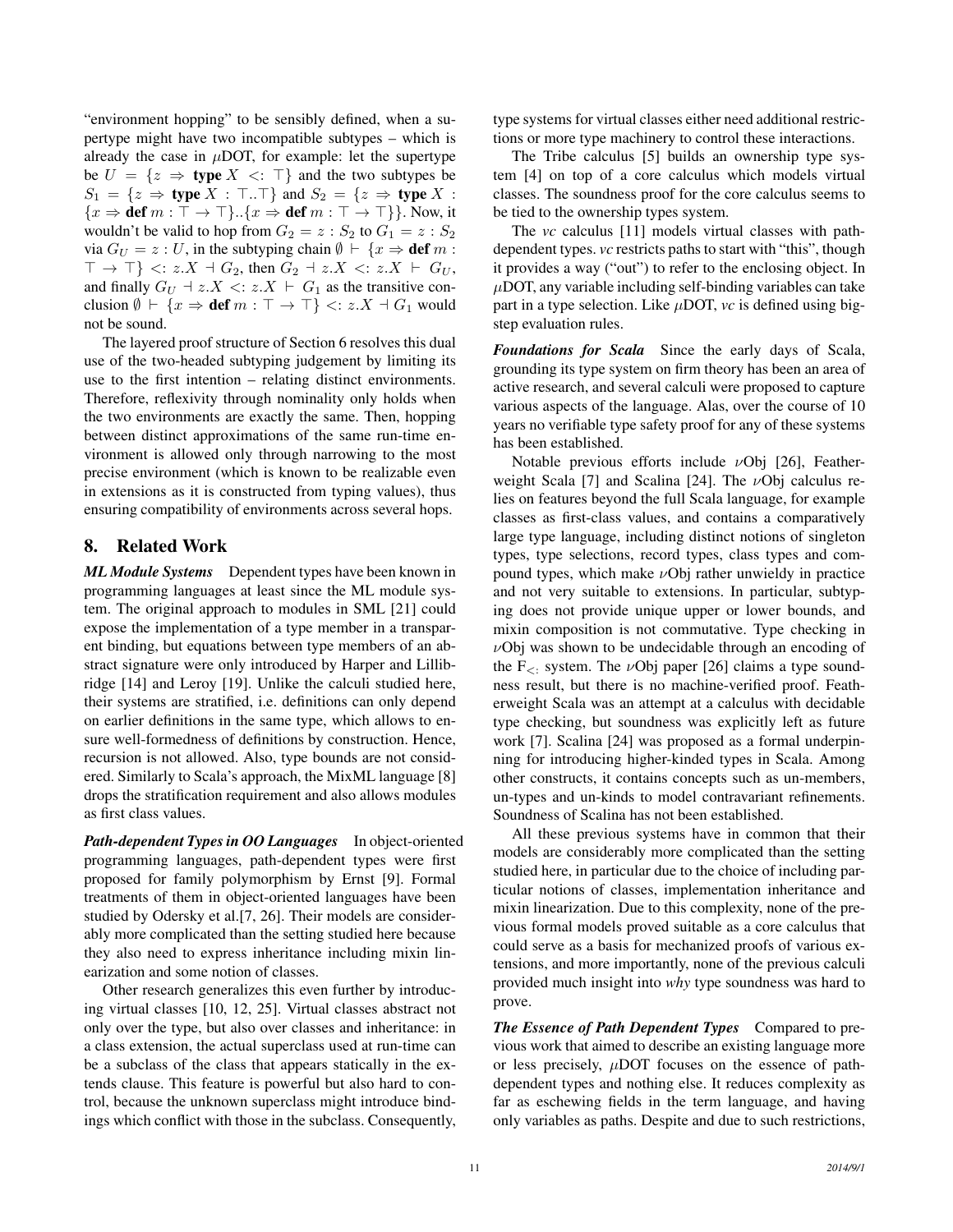$\mu$ DOT is more general than previous models as it does not assume a class-based language or any other particular choice of implementation reuse.

Previous work [2] on a core calculus for path-dependent types based on a small-step operational semantics with a store to identify objects explained the difficulty of relating paths at different stages of reductions. In a big-step approach, the challenge is to bootstrap self-references without compromising expressivity: since values are closures – if a closure now has fields initialized by terms during object creation, those terms need to be evaluated before the object.

This present work has provided valuable insights why previous efforts to formalize the Scala type system have failed, and it shows that a core calculus, without the baggage of a full language, has a clean and intuitive theory.

To the best of our knowledge,  $\mu$ DOT is the first calculus with path-dependent types that has a fully mechanized type soundness proof.

# 9. Conclusion and Future Work

We conclude our exploration of path-dependent types with a few lessons from the past, and avenues for the future.

*Process* We have tried various approaches for designing a core calculus for path-dependent types, and proving it sound. In total, we went through about 30 variations of mechanized models. At the risk of oversimplifying, we classify the approaches in two dimensions: top-down vs. bottom-up and proof-driven vs. query-driven. Top-down means starting with the full calculus, and bottom-up means adding the wanted features one-by-one. Proof-driven means trying to show some general result about the calculus, and querydriven means trying out some particular examples. Both when working bottom-up or top-down, we found it essential to alternate proof-driven and query-driven phases; however, these phases play different roles in each approach. In a topdown approach, we go proof-driven until we get stuck, and then we go query-driven to pinpoint a counterexample. In a bottom-up approach, we go query-driven to understand the expressivity and limitations of what we proved. Switching from a top-down to a bottom-up approach resulted in more reusable insights in terms of which feature combinations are problematic.

*Tools* During our journey, we have used many tools, including Coq [22], Dafny [18], Twelf [27], Redex [17]. Dafny worked well for exploring the proof structure top-down in an efficient high-level way. Redex worked well for query-driven phases, and pinpointing counterexamples. Twelf worked well in a bottom-up process alternating proving and querying – and surprisingly, in our current workflow, we use Twelf almost exclusively (almost, because for queries, we use Twelf as a backend only by tacking a frontend written in Scala to translate examples to the AST used in the Twelf models). Though Twelf is rather low-level, being a proof checker more than a proof assistant, in a bottom-up process, it is insightful to see exactly which steps of the proof break when adding a new feature. Though Twelf's query engine is rather simple, not to mention incomplete, we were surprised by the examples we were able to express after careful re-ordering of the clauses despite using blatantly non-algorithmic rules like subsumption. It has also been insightful to sometimes get a confirmed exhaustively checked negative result for a query, showing that it is inexpressible in the model. More importantly, we found it crucial to use the same system for proving and querying, not only for convenience but especially for confidence.

*Big-Step Operational Semantics* We believe that big-step operational semantics deserves to be more widely used. It is often dismissed because of the tedious requirement of explicit "stuck" cases. In practice, we find it convenient to prove just preservation first, and then extend the preservation lemma to a full type safety theorem in a separate iteration, by adding the necessary step indexes. We also find that when working bottom-up on the *type* system, the evaluation stays the same, and so the core proof remains the same – what changes are the proofs of the subtyping properties such as environment weakening and transtivity.

In small-step operational semantics based on rewriting [31], the substitution lemma is crucial and often tricky. The substitution model is nice conceptually, but may not actually correspond to evaluation of programs. The main difficulty is assigning types to partially evaluated terms – an almost artificial requirement if the end goal is to show that "well-typed terms don't get stuck".

*Foundations* We hope that  $\mu$ DOT will serve as a "featherweight" calculus in the spirit of [16], on top of which more features can be studied or into which other features can be translated. For example, expressing Ross Tate's Mixed-Site Variance [30] on top of a DOT-like calculus would be an interesting case study. Of course a long-term goal is to provide a firm basis for future versions of Scala and similar languages, in form of type systems with fewer but more powerful building blocks: traits, mixin composition / refinements, path-dependent types – but nothing more. Since  $\mu$ DOT does not model any notion of classes or inheritance, we anticipate that it may be a useful foundation for class-less languages as well. In particular, we believe that the ability to model nominal abstraction as ascription in an otherwise structural type system will be useful in the context of gradual typing [29].

*Mind the Gap!* A key contribution of this paper is to document important insights why previous attempts to formalize the Scala type system have failed, and to show that a core calculus, without the baggage of a full language, has a clean and intuitive theory – thus, exposing the sausage factory of designing calculi, and the mine fields in the landscape [1].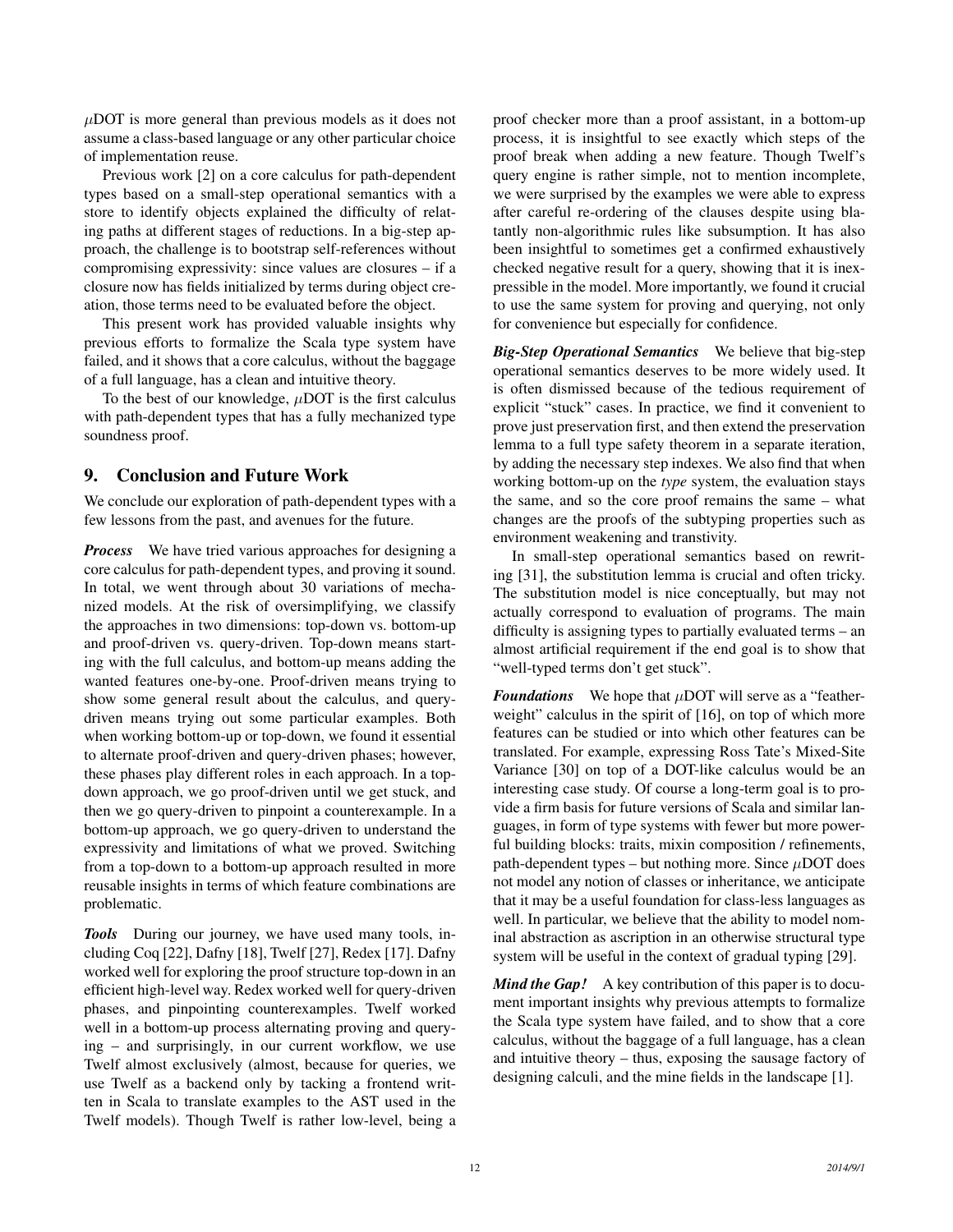Subtyping of Types Γ ` S <: U 0 Γ ` T wf Γ ` x 3 type L <: U , U <: U (REFL) (TSELu-<:) 0 Γ ` T <: T Γ ` x.L <: U Γ ` x 3 type L : S..U , S<sup>0</sup> <: S , S <: U (<:-TSEL) ∀i,D<sup>0</sup> i Γ ` S <sup>0</sup> <: x.L z }| { Γ, z : {z ⇒ D} ` D<sup>i</sup> <: D<sup>0</sup> Γ ` {z ⇒ D<sup>0</sup>} wf ; i 0 Γ ` x 3 type L : S..U , U <: U , S <: U Γ ` {z ⇒ D} <: {z ⇒ D<sup>0</sup>} (TSEL-<:) 0 (REC-<:-REC) Γ ` x.L <: U Subtyping of Declarations Γ ` D <: D<sup>0</sup> <sup>0</sup> <: S , U <: U 0 0 Γ ` S Γ ` U <: U , S <: U Γ ` S <: U , S<sup>0</sup> <: U 0 0 Γ ` (type L : S..U) <: (type L <: U ) 0 ..U<sup>0</sup> Γ ` (type L : S..U) <: (type L : S ) (TDECL-<:-TDECLu) (TDECL-<:-TDECL) 0 Γ ` U <: U 0 Γ ` (type L <: U) <: (type L <: U ) (TDECLu-<:-TDECLu) Well-Formed Types Γ ` T wf Γ ` x 3 type L : S..U , S <: U ∀i,D<sup>i</sup> (TSEL-WF) z }| { Γ ` x.L wf Γ, z : {z ⇒ D} ` D<sup>i</sup> wf (REC-WF) Γ ` {z ⇒ D} wf Γ ` x 3 type L <: U , U wf (TSELu-WF) Γ ` x.L wf Well-Formed Declarations Γ ` D wf Γ ` S <: U Γ ` U wf (TDECL-WF) (TDECLu-WF) Γ ` (type L : S..U) wf Γ ` (type L <: U) wf Expansion Γ ` T ≺<sup>z</sup> D Γ ` x 3 type L : S..U , U ≺<sup>x</sup> D Γ ` x 3 type L <: U , U ≺<sup>x</sup> D (TSEL-≺) (TSELu-≺) Γ ` x.L ≺<sup>x</sup> D Γ ` x.L ≺<sup>x</sup> D Γ ` {z ⇒ D} ≺<sup>z</sup> D (REC-≺) Membership Γ ` x 3 D (x : T) ∈ Γ Γ ` T ≺<sup>x</sup> D (VAR-3) Γ ` x 3 D<sup>i</sup> Figure 3. µDOT<sup>T</sup> : Semantics of Types 

 $\mathsf{l}$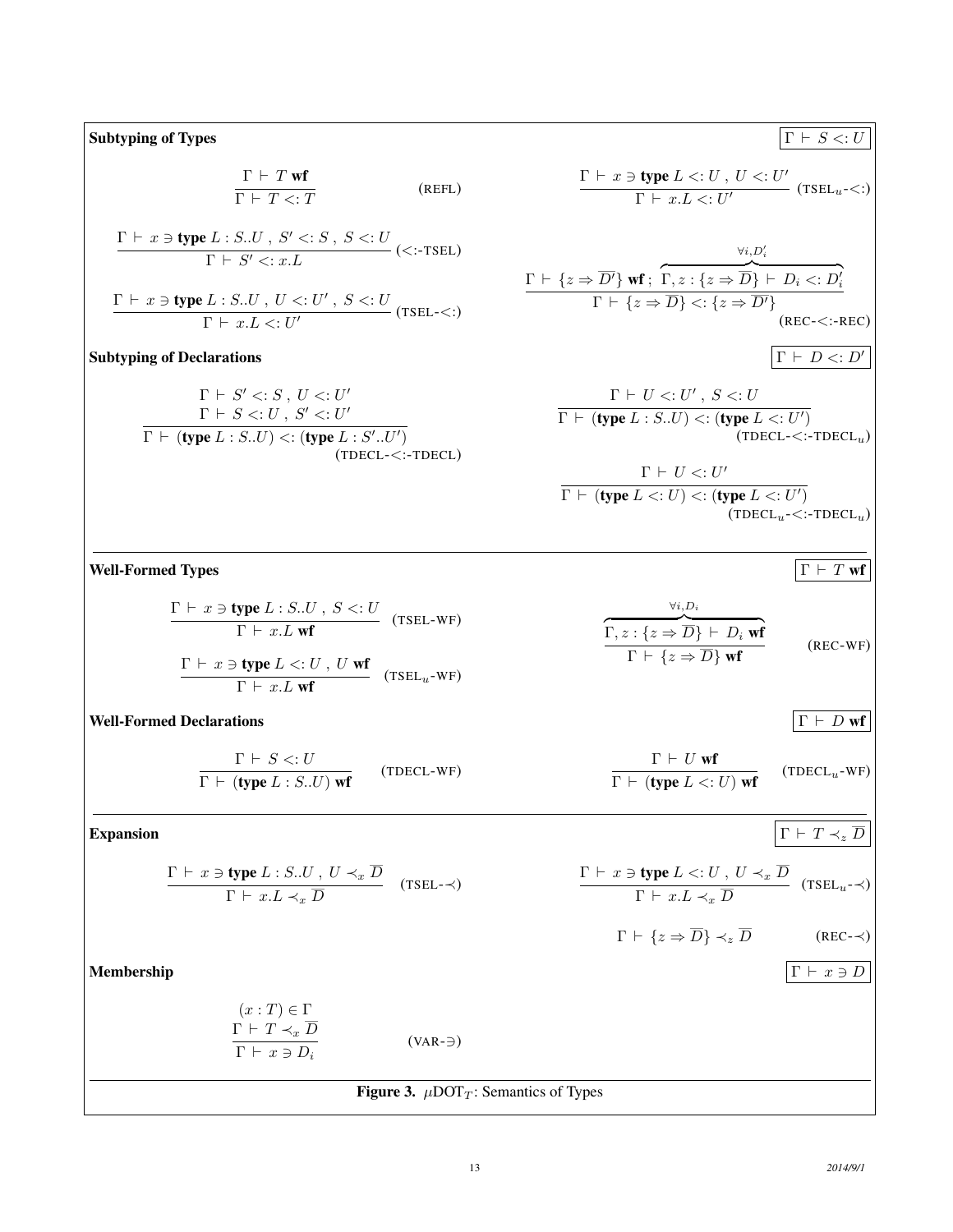Typing of Terms

\n
$$
\frac{(x:T) \in \Gamma}{\Gamma \vdash x:T}
$$
\n
$$
\frac{(x:T) \in \Gamma}{\Gamma \vdash x:T}
$$
\n
$$
\frac{\Gamma \vdash \{z \Rightarrow D\} \text{wf}}{\Gamma \vdash \{x : S, z : \{z \Rightarrow D\} \text{vf}} \cdot \frac{\Gamma \vdash \{z \Rightarrow D\} \text{wf}}{\Gamma \vdash \{x : S, z : \{z \Rightarrow D\} \text{vf}} \cdot \frac{\Gamma \vdash \{z : D\}}{\Gamma \vdash \{x : T \land z = D\}}}
$$
\nConversion of Initialization to Declaration

\n
$$
\frac{\Gamma \vdash t : \{\bot \Rightarrow \text{def } m : S \Rightarrow U \} , t': S}{\Gamma \vdash t.m(t') : U}
$$
\n
$$
\frac{\Gamma \vdash t : T, T \le T'}{\Gamma \vdash t.m(t') : U}
$$
\n
$$
\frac{\Gamma \vdash t : T, T \le T'}{\Gamma \vdash t \cdot T}
$$
\n
$$
\frac{\Gamma \vdash t : T'}{\Gamma \vdash t \cdot T}
$$
\nConversion of Initialization to Declaration

\n
$$
\frac{\Gamma \vdash t : T'}{\Gamma \vdash t.m(t') : U}
$$
\n
$$
\frac{\Gamma \vdash t : T'}{\Gamma \vdash t \cdot T' \cdot T'}
$$
\n
$$
\frac{\Gamma \vdash t : T'}{\Gamma \vdash t \cdot T' \cdot T'}
$$
\n
$$
\frac{\Gamma \vdash t : T'}{\Gamma \vdash t \cdot T' \cdot T'}
$$
\n
$$
\frac{\Gamma \vdash t : T'}{\Gamma \vdash t \cdot T' \cdot T'}
$$
\n
$$
\frac{\Gamma \vdash t : T'}{\Gamma \vdash t \cdot T' \cdot T'}
$$
\n
$$
\frac{\Gamma \vdash t : T'}{\Gamma \vdash t \cdot T' \cdot T'}
$$
\n
$$
\frac{\Gamma \vdash t : T'}{\Gamma \vdash t \cdot T' \cdot T'}
$$
\n
$$
\frac{\Gamma \vdash t : T'}{\Gamma \vdash t \cdot T' \cdot T'}
$$
\n
$$
\frac{\Gamma \vdash t : T'}{\Gamma \vdash t \cdot T' \cdot T'}
$$
\n
$$
\frac{\Gamma \vdash t : T'}{\Gamma \vdash t \cdot T' \cdot T'}
$$
\n
$$
\frac{\Gamma \vdash t : T'}{\Gamma \
$$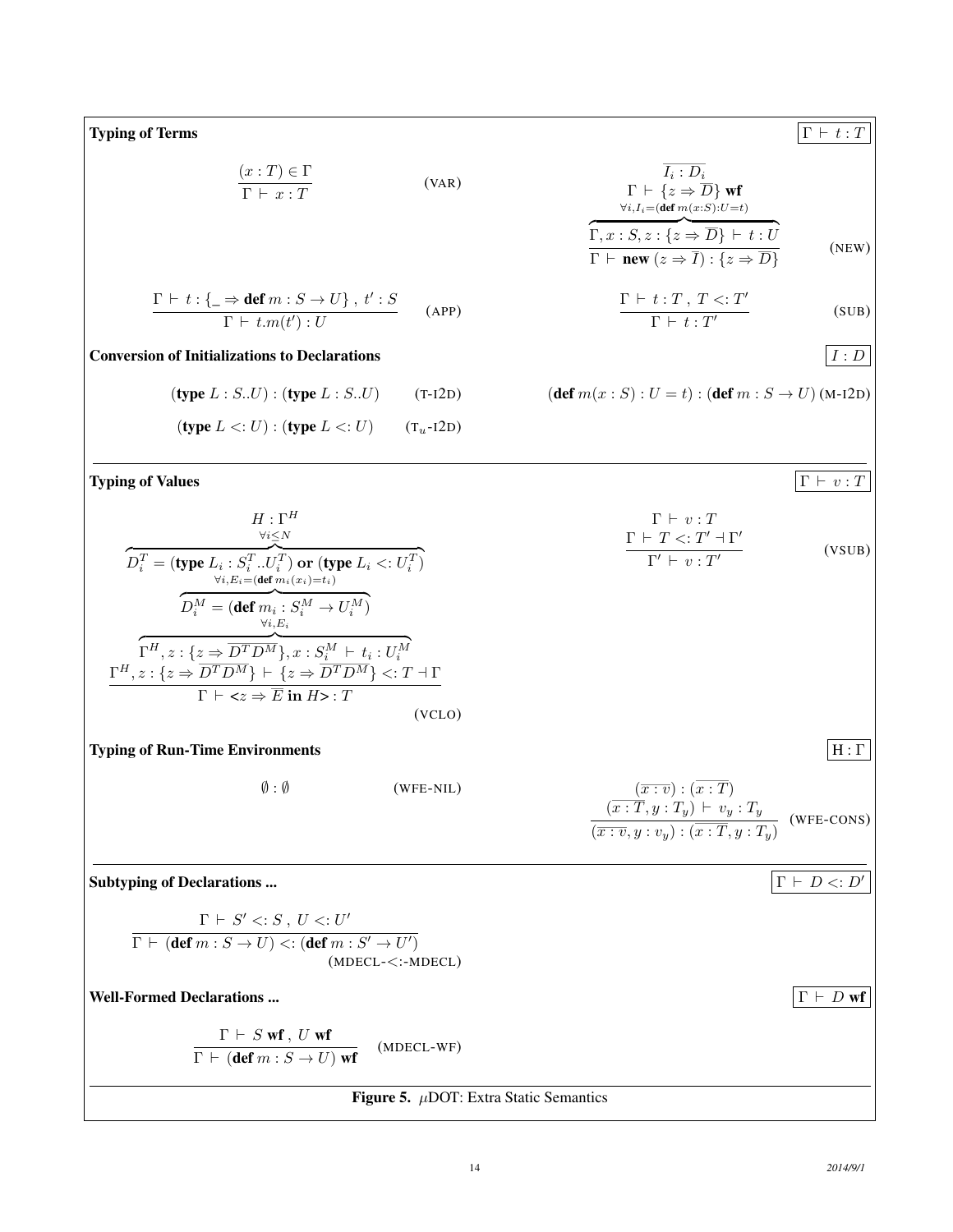| <b>Evaluation</b>                                                                                                                                                                                                                 |        | $H \vdash t \Downarrow v$                                                                                                                                                                                                     |
|-----------------------------------------------------------------------------------------------------------------------------------------------------------------------------------------------------------------------------------|--------|-------------------------------------------------------------------------------------------------------------------------------------------------------------------------------------------------------------------------------|
| $(x : v) \in H$<br>$H \vdash x \Downarrow v$                                                                                                                                                                                      | (EVAR) | $H \vdash t \Downarrow \langle z \Rightarrow m_i(x_i) = t_i \text{ in } H^t \rangle$<br>$H \vdash t' \Downarrow v'$<br>$H^t, z: \langle z \rangle \Rightarrow m_i(x_i) = t_i$ in $H^t$ , $x_i : v' \vdash t_i \Downarrow v_i$ |
| $\forall i, I_i = (\text{def } m_i(x_i; S_i): U_i = t_i)$<br>def $m_i(x_i) = t_i$<br>$E =$<br>$H \vdash \textbf{new} (z \Rightarrow \overline{I}) \Downarrow \langle z \Rightarrow \overline{E} \textbf{in} \overline{I} \rangle$ | (ENEW) | $H \vdash t.m_i(t') \Downarrow v_i$<br>(EAPP)                                                                                                                                                                                 |
| <b>Figure 6.</b> $\mu$ DOT: Dynamic Semantics                                                                                                                                                                                     |        |                                                                                                                                                                                                                               |

| Total Evaluation                                                                                                                                                                                                                                                                                                                                                                                                                                                                                                                                                                                                                                                                                                                                                                                                                                                                                                                                                                                                                                                                                                                                                                                                                                                                                                                                                                                                                                                                                               | $H + t \Downarrow_n (v   \text{timeout}   \text{stuck})$ |
|----------------------------------------------------------------------------------------------------------------------------------------------------------------------------------------------------------------------------------------------------------------------------------------------------------------------------------------------------------------------------------------------------------------------------------------------------------------------------------------------------------------------------------------------------------------------------------------------------------------------------------------------------------------------------------------------------------------------------------------------------------------------------------------------------------------------------------------------------------------------------------------------------------------------------------------------------------------------------------------------------------------------------------------------------------------------------------------------------------------------------------------------------------------------------------------------------------------------------------------------------------------------------------------------------------------------------------------------------------------------------------------------------------------------------------------------------------------------------------------------------------------|----------------------------------------------------------|
| \n $\begin{aligned}\n &\text{(x : v)} \in H \\  &\overline{H + x \Downarrow_{n+1} v} \\  &\overline{H + x \Downarrow_{n+1} v} \\  &\overline{H + x \Downarrow_{n+1} v} \\  &\overline{H + x \Downarrow_{n+1} v} \\  &\overline{H + x \Downarrow_{n+1} v} \\  &\overline{H + x \Downarrow_{n+1} v} \\  &\overline{H + x \Downarrow_{n+1} v} \\  &\overline{H + x \Downarrow_{n+1} v} \\  &\overline{H + x \Downarrow_{n+1} v} \\  &\overline{H + x \Downarrow_{n+1} v} \\  &\overline{H + x \Downarrow_{n+1} v} \\  &\overline{H + x \Downarrow_{n+1} v} \\  &\overline{H + x \Downarrow_{n+1} v} \\  &\overline{H + x \Downarrow_{n+1} v} \\  &\overline{H + x \Downarrow_{n+1} v} \\  &\overline{H + x \Downarrow_{n+1} v} \\  &\overline{H + x \Downarrow_{n+1} v} \\  &\overline{H + x \Downarrow_{n+1} v} \\  &\overline{H + x \Downarrow_{n+1} v} \\  &\overline{H + x \Downarrow_{n+1} v} \\  &\overline{H + x \Downarrow_{n+1} v} \\  &\overline{H + x \Downarrow_{n+1} v} \\  &\overline{H + x \Downarrow_{n+1} v} \\  &\overline{H + x \Downarrow_{n+1} v} \\  &\overline{H + x \Downarrow_{n+1} v} \\  &\overline{H + x \Downarrow_{n+1} v} \\  &\overline{H + x \Downarrow_{n+1} v} \\  &\overline{H + x \Downarrow_{n+1} v} \\  &\overline{H + x \Downarrow_{n+1} v} \\  &\overline{H + x \Downarrow_{n+1} v} \\  &\overline{H + x \Downarrow_{n+1} v} \\  &\overline{H + x \Downarrow_{n+1} v} \\  &\overline{H + x \Downarrow_{n+1} v} \\  &\overline{H + x \Downarrow_{n+1} v} \\  &\overline{$ |                                                          |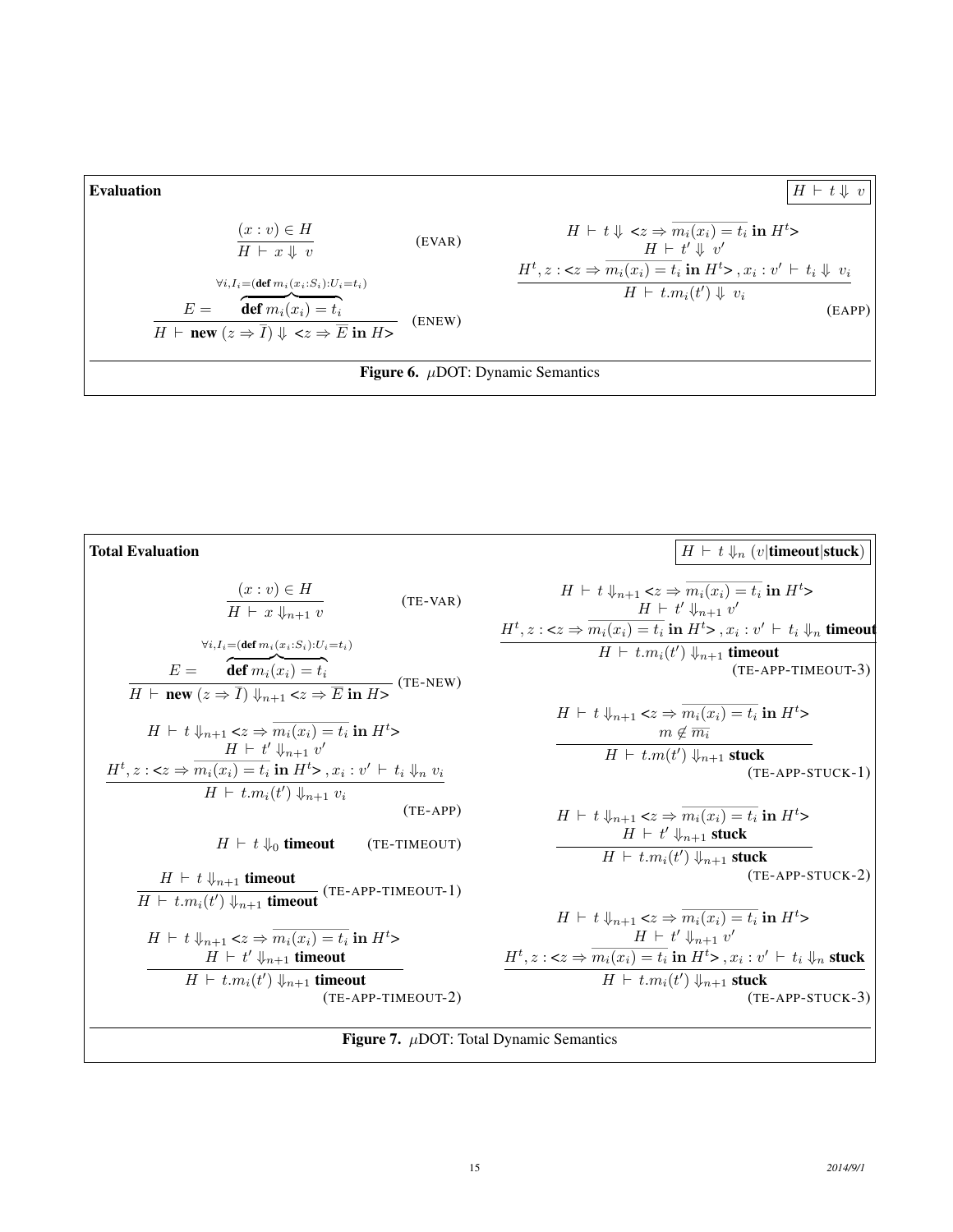If a variable type-checks to a type, inversion asserts that the variable is bound to a subtype in the typing environment:

$$
\frac{\Gamma \vdash x : T}{(x : T') \in \Gamma} \tag{INV-VAR}
$$
\n
$$
\Gamma \vdash T' <: T
$$

If a method invocation type-checks, inversion asserts that the term invoked has an arrow type, whose parameter type matches the type of the argument, and whose return type is a subtype of the type of the invocation:

$$
\frac{\Gamma \vdash t.m(t'): T}{\Gamma \vdash t : \{\_ \Rightarrow \text{def } m : S \to U\}} \tag{INV-APP}
$$
\n
$$
\frac{\Gamma \vdash t : S}{\Gamma \vdash t' : S}
$$
\n
$$
\Gamma \vdash U \lt: T
$$

If a new object creation type-checks, inversion asserts that the result type is a subtype of a record type matching the initialization of the object:

$$
\frac{\Gamma \vdash \mathbf{new} (z \Rightarrow \overline{I}) : T}{\overline{I_i : D_i}}
$$
\n
$$
\frac{\forall i, I_i = (\mathbf{def} m(x:S): U = t)}{\Gamma, x : S, z : \{z \Rightarrow \overline{D}\} \vdash t : U}
$$
\n
$$
\Gamma \vdash \{z \Rightarrow \overline{D}\} <: T
$$
\n
$$
(INV-NEW)
$$

### Figure 8. Inversion of Typing of Terms

If a closure type-checks to an arrow type, then inversion asserts that the closure holds an appropriate definition for that method:

$$
\frac{\Gamma \vdash \langle z \rangle \Rightarrow \overline{E} \text{ in } H \rangle : \{ \bot \Rightarrow \text{def } m : S \to U \}}{H : \Gamma^H}
$$
\n
$$
(\text{def } m(x) = t) \in \overline{E}
$$
\n
$$
\Gamma^H, z : T, x : S \vdash t : U
$$
\n
$$
\Gamma^H, z : T \vdash \{ \bot \Rightarrow \text{def } m : S \to U \} \leq: \{ \bot \Rightarrow \text{def } m : S \to U \} \dashv \Gamma
$$
\n
$$
\Gamma^H, z : T \vdash \langle z \rangle \Rightarrow \overline{E} \text{ in } H \rangle : T
$$
\n
$$
(VINV-CLO-M) \Rightarrow (VINV-CLO-M) \Rightarrow (VINV-CLO-M) \Rightarrow (VINV-CLO-M) \Rightarrow (VINV-CLO-M) \Rightarrow (VINV-CLO-M) \Rightarrow (VINV-CLO-M) \Rightarrow (VINV-CLO-M) \Rightarrow (VINV-CLO-M) \Rightarrow (VINV-CLO-M) \Rightarrow (VINV-CLO-M) \Rightarrow (VINV-CLO-M) \Rightarrow (VINV-CLO-M) \Rightarrow (VINV-CLO-M) \Rightarrow (VINV-CLO-M) \Rightarrow (VINV-CLO-M) \Rightarrow (VINV-CLO-M) \Rightarrow (VINV-CLO-M) \Rightarrow (VINV-CLO-M) \Rightarrow (VINV-CLO-M) \Rightarrow (VINV-CLO-M) \Rightarrow (VINV-CLO-M) \Rightarrow (VINV-CLO-M) \Rightarrow (VINV-CLO-M) \Rightarrow (VINV-CLO-M) \Rightarrow (VINV-CLO-M) \Rightarrow (VINV-CLO-M) \Rightarrow (VINV-CLO-M) \Rightarrow (VINV-CLO-M) \Rightarrow (VINV-CLO-M) \Rightarrow (VINV-CLO-M) \Rightarrow (VINV-CLO-M) \Rightarrow (VINV-CLO-M) \Rightarrow (VINV-CLO-M) \Rightarrow (VINV-CLO-M) \Rightarrow (VINV-CLO-M) \Rightarrow (VINV-CLO-M) \Rightarrow (VINV-CLO-M) \Rightarrow (VINV-CLO-M) \Rightarrow (VINV-CLO-M) \Rightarrow (VINV-CLO-M) \Rightarrow (VINV-CLO-M) \Rightarrow (VINV-CLO-M) \Rightarrow (VINV-CLO-M) \Rightarrow (VINV-CLO-M) \Rightarrow (VINV-CLO-M) \Rightarrow (VINV-CLO-M) \Rightarrow (VINV-CLO-M) \Rightarrow (VIN
$$

Figure 9. Inversion of Typing of Values